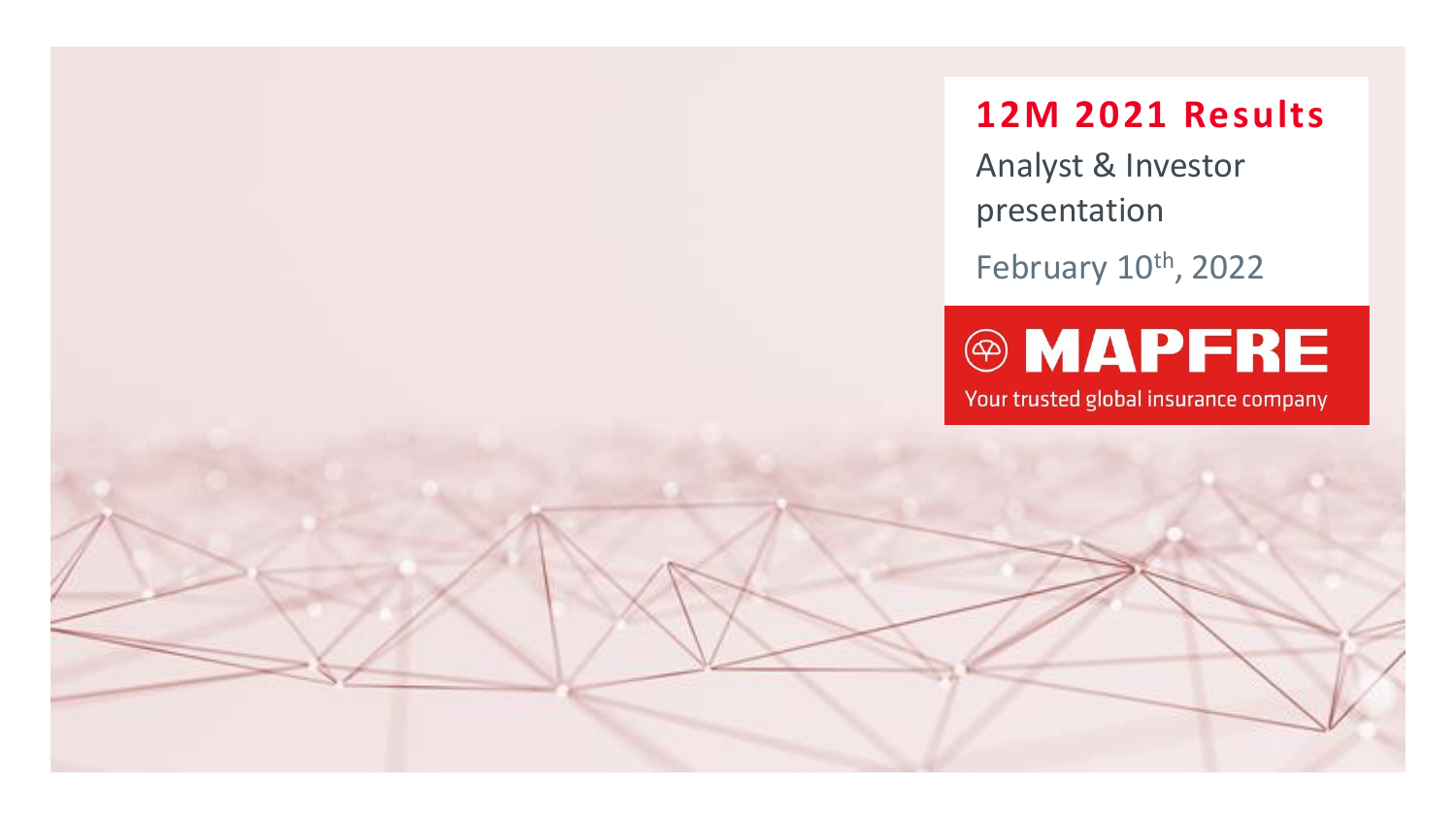### **Key highlights >** 4Q 2021

| Successful adaptation of business model to new environment                                                                                       |
|--------------------------------------------------------------------------------------------------------------------------------------------------|
| Life Protection and Health claims in Latin America improved on the quarter                                                                       |
| Change in trend in Auto with higher mobility in the quarter and still recovering from 2020<br>premium discounts, especially in developed markets |
| Improving claims trends in Homeowners                                                                                                            |
|                                                                                                                                                  |

PREMIUM GROWTH - Solid underlying growth trends continue across most regions, with resilient performance in Spain, Brazil, Mexico and MAPFRE RE

### No relevant NatCat losses in Q4 and stable evolution of prior quarter claims

#### PERFORMANCE

COVID IMPACTS

- Important contribution from investment result > active management of the investment portfolio helping offset COVID losses with realized gains
- Resolution of Bankia agreement and streamlining and expense reduction leading to a more efficient operation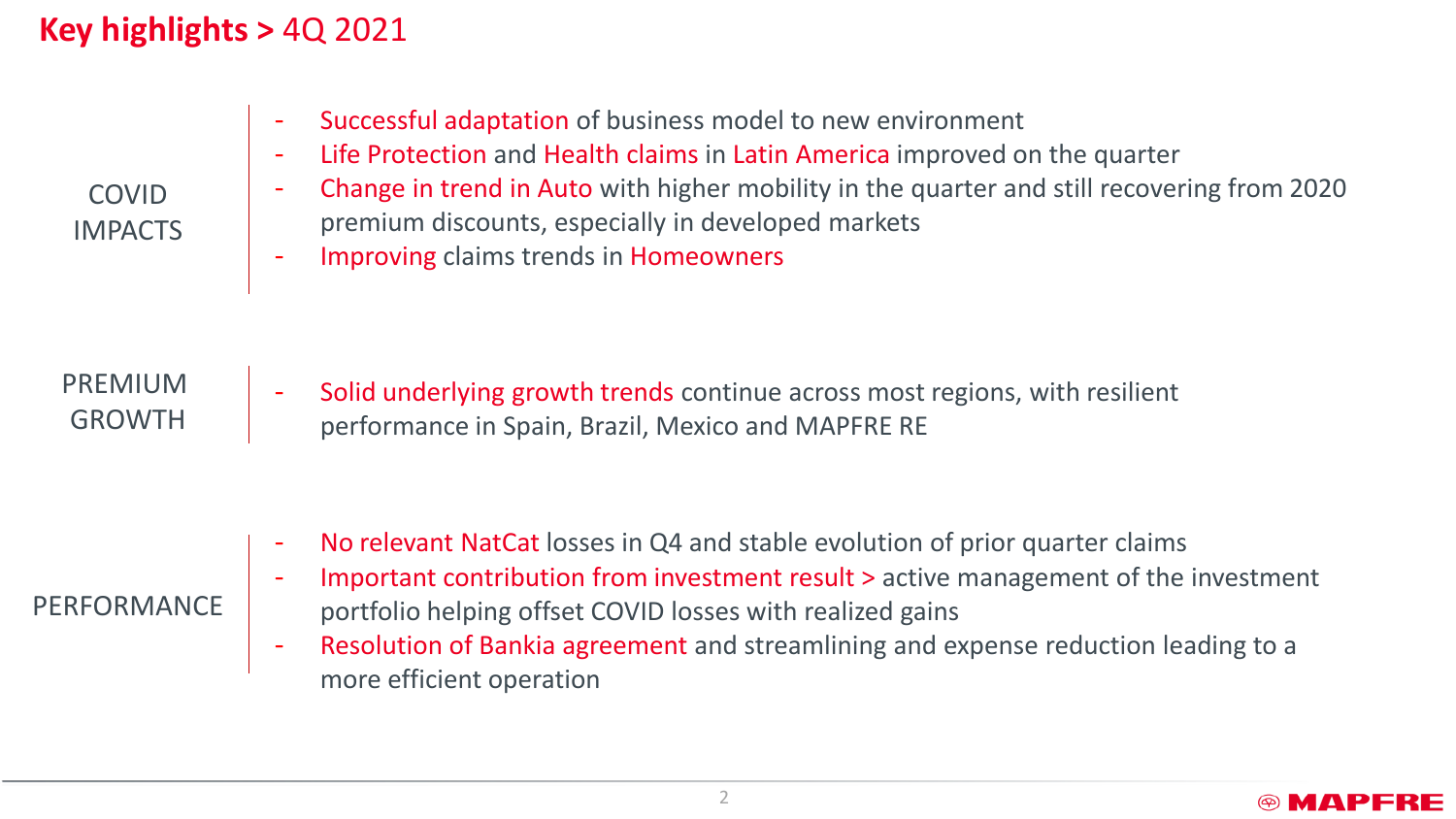## **Focus on sustainable growth**

| Return to growth in<br>main markets                                                                                                                                                                           | <b>Strong profitability</b>                                                                                                                                                                                                                                                                                                     | <b>Transformation</b>                                                                                                                                                                                                                                        | <b>Sustainable value creation</b><br>for shareholders                                                                                                   |
|---------------------------------------------------------------------------------------------------------------------------------------------------------------------------------------------------------------|---------------------------------------------------------------------------------------------------------------------------------------------------------------------------------------------------------------------------------------------------------------------------------------------------------------------------------|--------------------------------------------------------------------------------------------------------------------------------------------------------------------------------------------------------------------------------------------------------------|---------------------------------------------------------------------------------------------------------------------------------------------------------|
| REVENUE $> \epsilon$ 27 bn<br><b>PREMIUMS +8%</b><br>$SPAIN + 9%$<br>MAPFRE RE +10%<br><b>BRAZIL +15% local currency</b><br>Stabilization main currencies<br>Disciplined growth while<br>gaining market share | Net income €765 mn<br><b>ROE 9%</b><br><b>Strong results at insurance</b><br><b>units &gt; despite Covid Life-</b><br>Protection claims in Latam and<br>normalization of Motor mobility<br><b>Robust profitability at</b><br><b>MAPFRE RE &gt; in a high NatCat</b><br>year<br><b>Active investment portfolio</b><br>management | <b>Continuous streamlining</b><br><b>business model</b> while<br>leveraging diversification<br><b>Expense reduction and</b><br>leaner structure<br>Strong <b>restructuring</b> effort<br>in Spain and Italy<br>Fully focused on <b>growing</b><br>profitably | <b>Return to pre-Covid</b><br>dividend<br>€0.145 to be paid against<br>2021 fiscal year*<br>High levels of <b>solvency</b> and<br>financial flexibility |

\* Includes interim dividend of €0.06 paid in November and a final dividend of €0.085 proposed by the Board of Directors to be approved at AGM on March 11th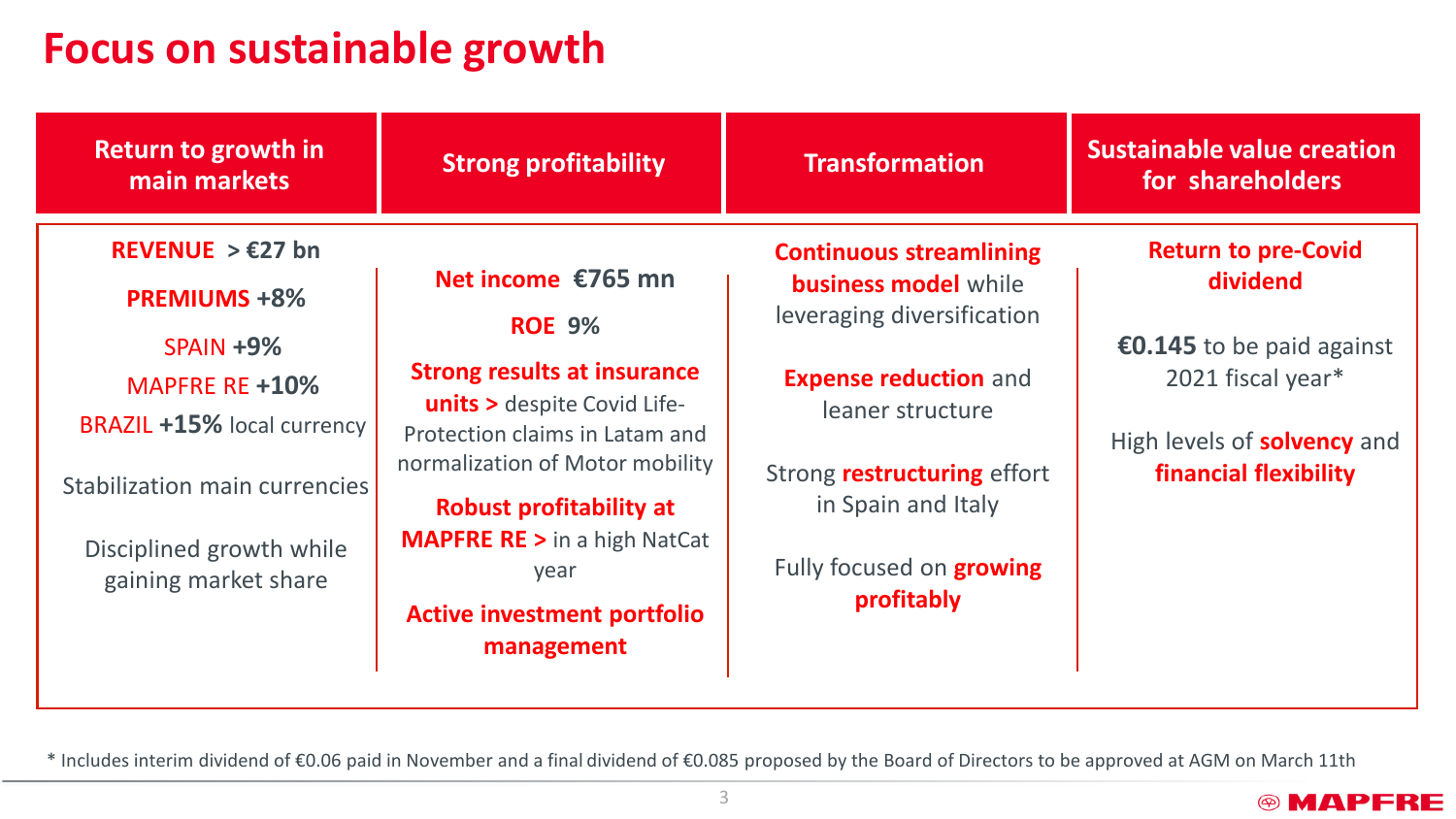### **2019-2021 Strategic Plan >** meeting targets in a challenging market context

|                                              | 2019-21 Target           | <b>Status</b>                                                       | 2021 Guidance         | <b>Status</b>                      |   |
|----------------------------------------------|--------------------------|---------------------------------------------------------------------|-----------------------|------------------------------------|---|
| <b>Total revenue</b>                         | €28-€30 bn               | ×<br>$>\epsilon$ 27 bn<br>€29.9 bn<br>at constant<br>exchange rates | ≈€25.4 bn             | $\geq$ £27 bn                      |   |
| <b>Premium growth</b>                        |                          |                                                                     | $+3\%$ <sup>(1)</sup> | $+9\%$ <sup>(1)</sup>              |   |
| <b>Adjusted net</b><br>income <sup>(2)</sup> | $\overline{\phantom{a}}$ |                                                                     | ≈ €700 mn             | > €700 mn                          |   |
| Payout                                       | $>50\%$                  | $>50\%$                                                             | $>50\%$               | 58%                                |   |
| <b>ROE</b><br>(ave. 2019-21)                 | 8%-9%                    | $\approx 8\%$ (3)<br>7.4%<br>×                                      | $\approx 8.5\%$ (3)   | 9.0%<br>$8.3\%$ (4)                | × |
| <b>Combined ratio</b><br>(ave. 2019-21)      | 96-97%                   | 96.6%                                                               | $\approx 95\%$        | 97.5%<br>96.1%<br>ex-restructuring | × |

(1) Premiums in insurance units

(2) Excluding capital gains and relevant NatCat events

(3) Excluding non-operating items

(4) Excluding net gains from BANKIA transaction, the breakdown is available on slide 17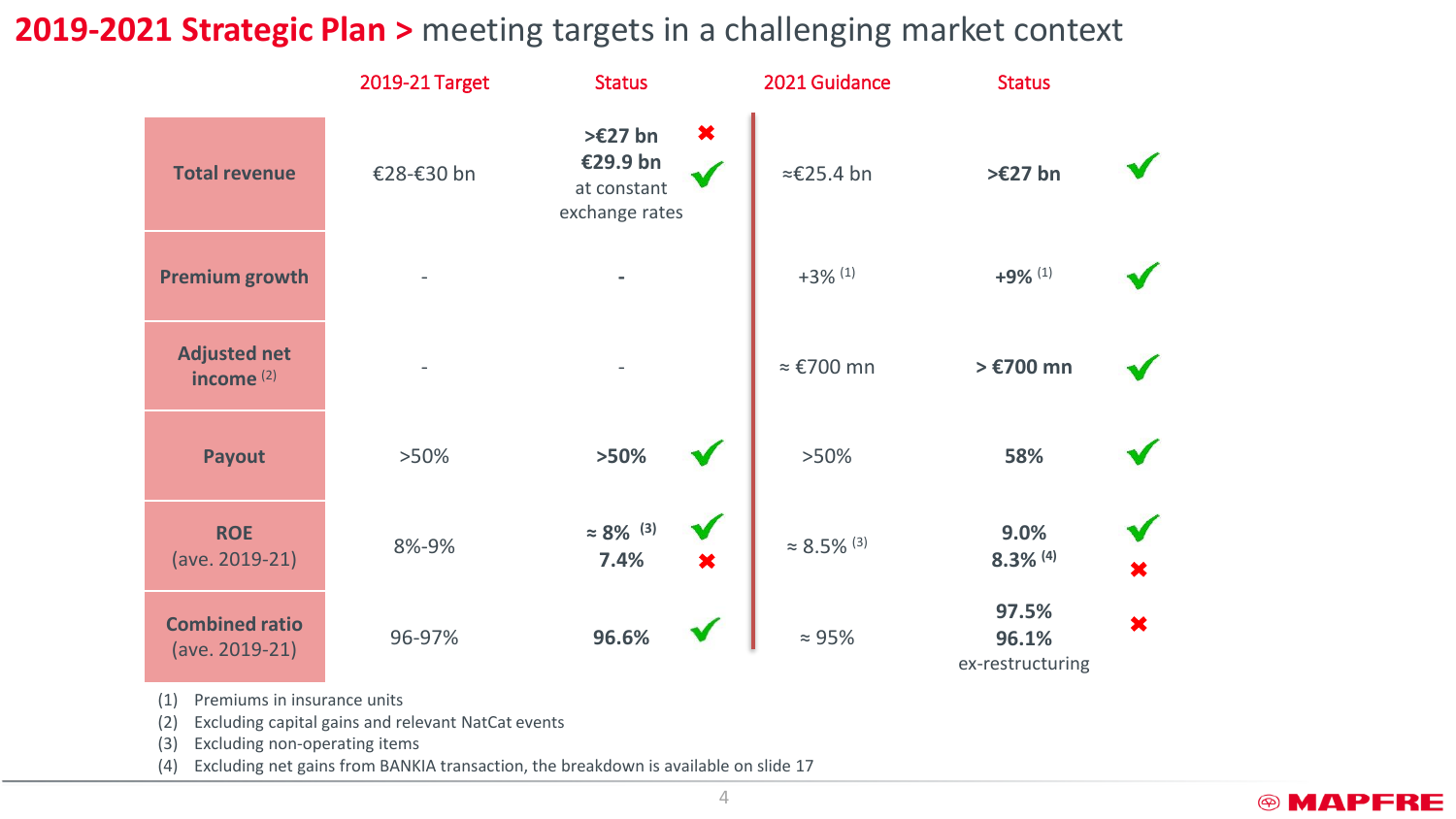### **Key Figures >** 12M 2021

|                                                           | 12M 2021 | Δ       | $\Delta$ at constant<br>exchange rates                    |
|-----------------------------------------------------------|----------|---------|-----------------------------------------------------------|
| <b>Revenue</b>                                            | 27,257   | 7.2%    | 9.6%                                                      |
| Total written and accepted premiums                       | 22,155   | 8.2%    | 10.7%                                                     |
| - Non-Life                                                | 17,267   | 7.2%    | 9.8%                                                      |
| - Life                                                    | 4,887    | 11.8%   | 14.2%                                                     |
|                                                           |          |         | Ex-restructuring<br>provisions                            |
| <b>Non-Life Combined Ratio - MAPFRE S.A.</b>              | 97.5%    | 2.7 p.p | 96.1%                                                     |
| Non-Life Loss Ratio                                       | 68.2%    | 2.6 p.p |                                                           |
| Non-Life Expense Ratio                                    | 29.3%    | 0.1 p.p | 27.9%                                                     |
| Non-Life Combined Ratio - Insurance units                 | 97.4%    | 4.5 p.p | 95.6%                                                     |
| <b>Attributable result</b>                                | 765.2    | 45.3%   |                                                           |
| Attributable result ex-non operating items <sup>(1)</sup> | 702.6    | 6.8%    |                                                           |
|                                                           |          |         | <b>Excluding</b><br>non-operating<br>items <sup>(1)</sup> |
| <b>ROE</b>                                                | 9.0%     | 2.9 p.p | 8.3%                                                      |
| <b>Balance sheet</b>                                      |          |         |                                                           |
| Assets under management                                   | 57,994   | 5.1%    |                                                           |
| Shareholders' equity                                      | 8,463    | $-0.9%$ |                                                           |
|                                                           | 9M 2021  | Δ       |                                                           |
| (2)<br><b>Solvency ratio</b>                              | 193.8%   | 0.9 p.p |                                                           |

(1) Excluding BANKIA impacts, net of related costs and goodwill writedowns, the breakdown is available on slide 17

(2) Variation calculated against data at December 31st, 2020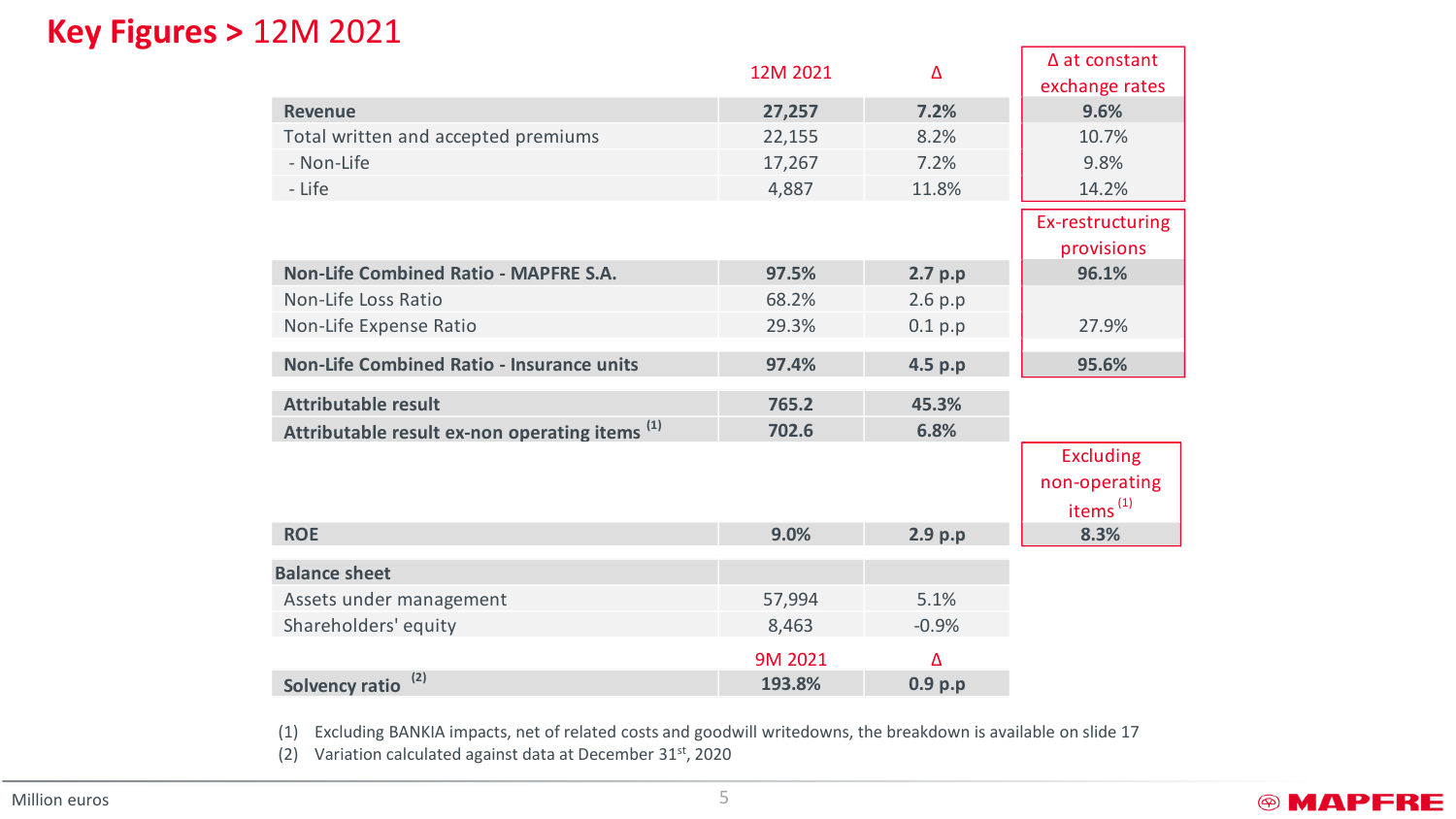### **Adjusted attributable result**

|                                                                                                   | 12M     | 12M     |               |              |
|---------------------------------------------------------------------------------------------------|---------|---------|---------------|--------------|
|                                                                                                   | 2020    | 2021    | $\Delta$ (mn) | $\Delta$ (%) |
| <b>Attributable result</b>                                                                        | 526.5   | 765.2   | 238.7         | 45.3%        |
| <b>BANKIA transaction &amp; restructuring</b>                                                     |         | 62.6    | 62.6          |              |
| Write-offs - goodwill & other intangibles                                                         | (131.6) |         | 131.6         |              |
| Attributable result (adjusted for non-operating extraordinary impacts)                            | 658.1   | 702.6   | 44.5          | 6.8%         |
| <b>NatCat claims</b>                                                                              | (67.7)  | (92.8)  | (25.1)        |              |
| <b>COVID-related claims (Life Protection LATAM &amp; MAPFRE RE)</b>                               | (123.8) | (143.9) | (20.1)        |              |
| <b>Financial Gains &amp; Losses</b>                                                               | 42.8    | 139.9   | 97.1          |              |
| <b>Other</b>                                                                                      |         | 12.4    | 12.4          |              |
| Attributable result (adjusted for extraordinary impacts)                                          | 806.7   | 787.0   | (19.7)        | $-2.4%$      |
|                                                                                                   |         |         |               |              |
|                                                                                                   |         |         |               |              |
| Impacts after tax and non-controlling interests                                                   |         |         |               |              |
| Detail of extraordinary items and quarterly standalone data can be found in the annex on slide 16 |         |         |               |              |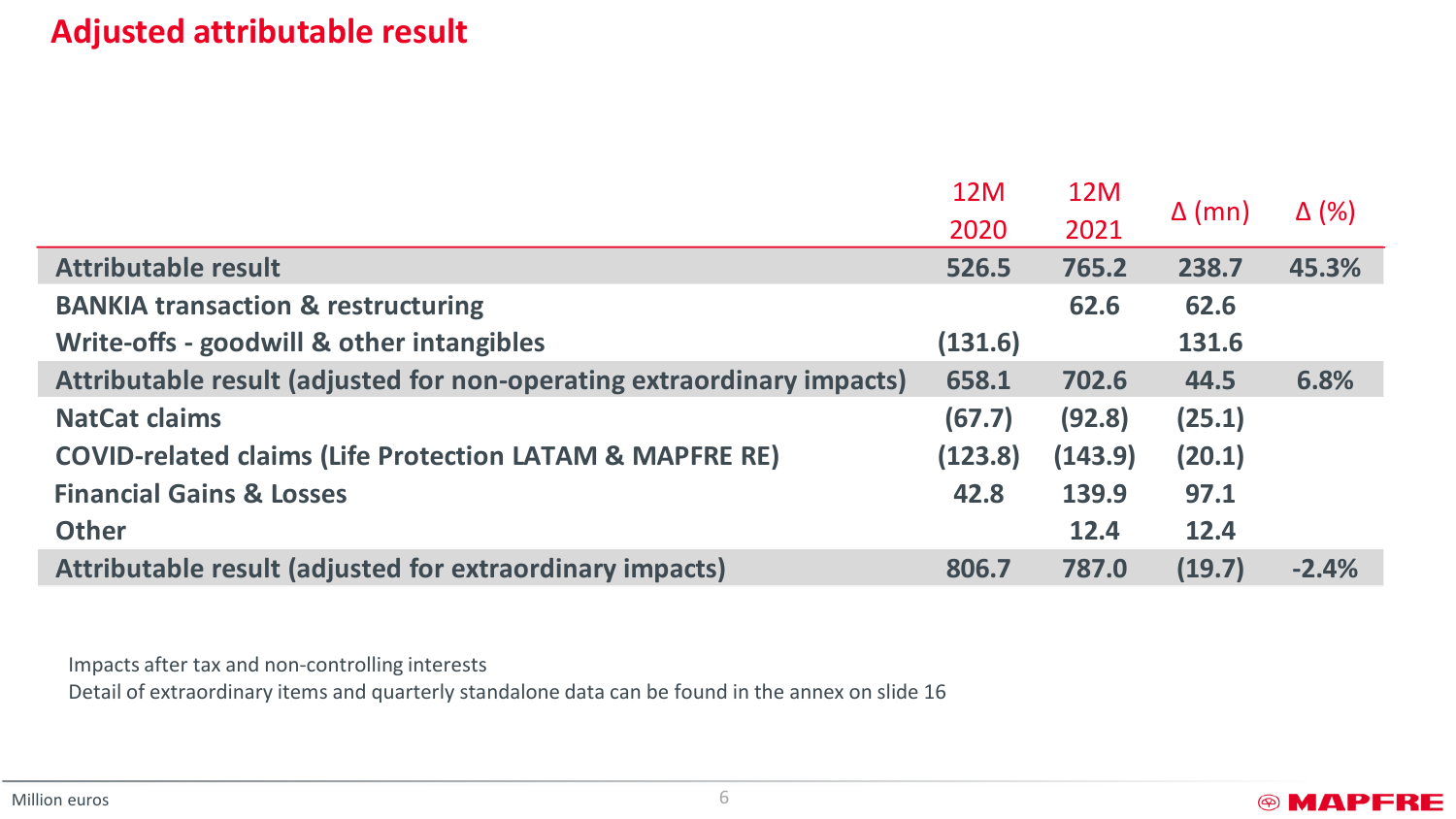### **Key figures >** by business unit

|                                       | <b>Premiums</b> |                   | Attributable result |             |          | <b>Combined ratio</b> |               |
|---------------------------------------|-----------------|-------------------|---------------------|-------------|----------|-----------------------|---------------|
|                                       | 12M 2021        | Δ%                | 12M 2021            | $\Delta$ mn | Δ%       | 12M 2021              | <u>Δ p.p.</u> |
| <b>IBERIA</b>                         | 7,596           | 8.5%              | 540.7               | 87.3        | 19.3%    | 98.1%                 | 6.2 p.p       |
| <b>IBERIA</b> adjusted <sup>(1)</sup> |                 |                   | 448.6               | (4.7)       | $-1.0%$  | 94.9%                 | 2.9 p.p       |
| <b>BRAZIL</b>                         | 3,340           | 8.3%              | 74.3                | (27.2)      | $-26.8%$ | 87.7%                 | 0.1 p.p       |
| <b>LATAM NORTH</b>                    | 2,188           | 38.9%             | 26.8                | (42.9)      | $-61.6%$ | 95.9%                 | 5.4 p.p       |
| <b>LATAM SOUTH</b>                    | 1,618           | 11.5%             | 54.1                | (4.4)       | $-7.5%$  | 96.6%                 | 2.7 p.p       |
| <b>NORTH AMERICA</b>                  | 2,073           | $-1.2%$           | 88.8                | 12.4        | 16.3%    | 98.9%                 | 1.2 p.p       |
| <b>EURASIA</b>                        | 1,361           | $-8.3%$           | 0.9                 | (30.2)      | $-97.0%$ | 109.5%                | 10.6 p.p      |
| EURASIA adjusted <sup>(2)</sup>       |                 |                   | 20.8                | (10.3)      | $-33.1%$ | 106.0%                | 7.1 p.p       |
| <b>TOTAL INSURANCE</b>                | 18,176          | 8.9%              | 785.6               | (4.9)       | $-0.6%$  | 97.4%                 | 4.5 p.p       |
| (3)<br>TOTAL INSURANCE adj.           |                 | $\qquad \qquad -$ | 713.4               | (77.1)      | $-9.7%$  | 95.6%                 | 2.7 p.p       |
| <b>MAPFRE RE</b>                      | 6,275           | 10.3%             | 151.7               | 134.8       | 799.8%   | 97.1%                 | $-3.5 p.p$    |
| Reinsurance                           | 4,992           | 12.7%             | 117.8               | 116.0       |          | 98.2%                 | $-3.1 p.p$    |
| <b>Global Risks</b>                   | 1,283           | 2.2%              | 33.9                | 18.8        | 123.9%   | 83.1%                 | $-10.1 p.p$   |
| <b>ASISTENCIA</b>                     | 486             | $-21.4%$          | 0.6                 | 21.2        | 102.9%   | 102.0%                | 3.6 p.p       |
| OTHER <sup>(4)</sup>                  | (2,782)         | $-10.7%$          | (172.6)             | 87.5        | 33.6%    |                       | --            |
| OTHER adjusted <sup>(5)</sup>         |                 |                   | (163.0)             | 97.1        | 37.3%    | $\qquad \qquad -$     | $-$           |
| <b>TOTAL</b>                          | 22,155          | 8.2%              | 765.2               | 238.7       | 45.3%    | 97.5%                 | 2.7 p.p       |
| TOTAL adjusted <sup>(6)</sup>         |                 |                   | 702.6               | 176.1       | 33.4%    | 96.1%                 | 1.3 p.p       |

(1) Adjusted for BANKIA transaction and restructuring charges in Spain

(2) Adjusted for restructuring charges in Italy

(3) Adjusted for BANKIA transaction and restructuring charges in Spain and Italy

(4) "Other" includes Corporate Areas and consolidation adjustments

(5) Adjusted for debt buyback

(6) Adjusted for BANKIA transaction, restructuring charges in Spain and Italy and debt buyback. The breakdown is available on slide 17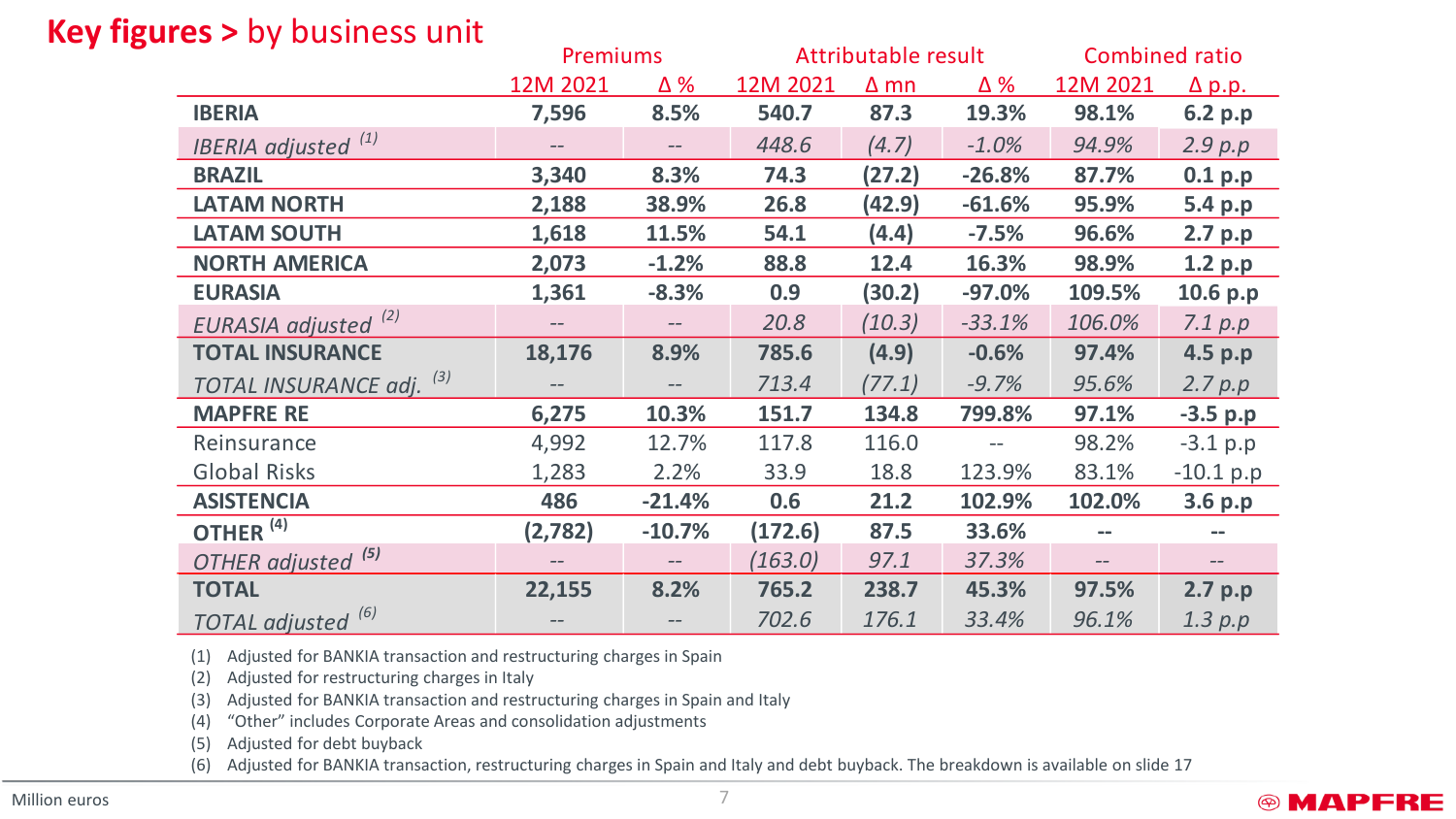### **Key figures >** Life business > insurance units

#### Key figures

|                               | 12M 2021 | ∆ mn YoY | ∆ YoY     |  |
|-------------------------------|----------|----------|-----------|--|
| <b>Life Premiums</b>          | 4,887.5  | 515.1    | 11.8%     |  |
| <b>IBERIA</b>                 | 2,097.6  | 420.8    | 25.1%     |  |
| <b>BRAZIL</b>                 | 1,154.6  | (54.9)   | $-4.5%$   |  |
| OTHER $\overline{^{(1)}}$     | 1,635.2  | 149.2    | 10.0%     |  |
| Life Attributable Result      | 183.3    | (1.7)    | $-0.9%$   |  |
| <b>IBERIA</b>                 | 187.9    | 47.0     | 33.4%     |  |
| (2)<br><b>IBERIA</b> adjusted | 172.4    | 31.6     | 22.4%     |  |
| <b>LATAM</b>                  | (7.7)    | (47.6)   | $-119.3%$ |  |
| <b>BRAZIL</b>                 | 4.7      | (26.6)   | $-85.0%$  |  |
| <b>LATAM NORTH</b>            | (12.8)   | (18.4)   |           |  |
| LATAM SOUTH                   | 0.4      | (2.7)    | $-87.2%$  |  |
| OTHER <sup>(3)</sup>          | 3.2      | (1.1)    | $-25.2%$  |  |

COVID claims – Life Protection – breakdown  $(4)$ 

|                    |        | Q1 2021 Q2 2021 Q3 2021 Q4 2021 |        |        | 12M     | ∆ mn   |
|--------------------|--------|---------------------------------|--------|--------|---------|--------|
|                    |        |                                 |        |        | 2021    | YoY    |
| <b>BRAZIL</b>      | (12.2) | (17.8)                          | (12.9) | 1.4    | (41.5)  | (26.8) |
| <b>LATAM NORTH</b> | (6.9)  | (15.7)                          | (3.7)  | (12.4) | (38.7)  | (28.1) |
| <b>LATAM SOUTH</b> | (4.0)  | (4.7)                           | (14.1) | (4.0)  | (26.7)  | (8.0)  |
| <b>TOTAL LATAM</b> | (23.0) | (38.2)                          | (30.6) | (15.0) | (106.9) | (62.9) |

| 12M     | ∆ mn   |
|---------|--------|
| 2021    | YoY    |
| (41.5)  | (26.8) |
| (38.7)  | (28.1) |
| (26.7)  | (8.0)  |
| (106.9) | (62.9) |

**@MAPFRE** 

(1) Mainly LATAM NORTH, EURASIA (Malta) and LATAM SOUTH

(2) Excluding BANKIA impacts, net of related costs, the breakdown is available on slide 17

(3) Mainly EURASIA (Malta)

(4) After reinsurance, tax and minorities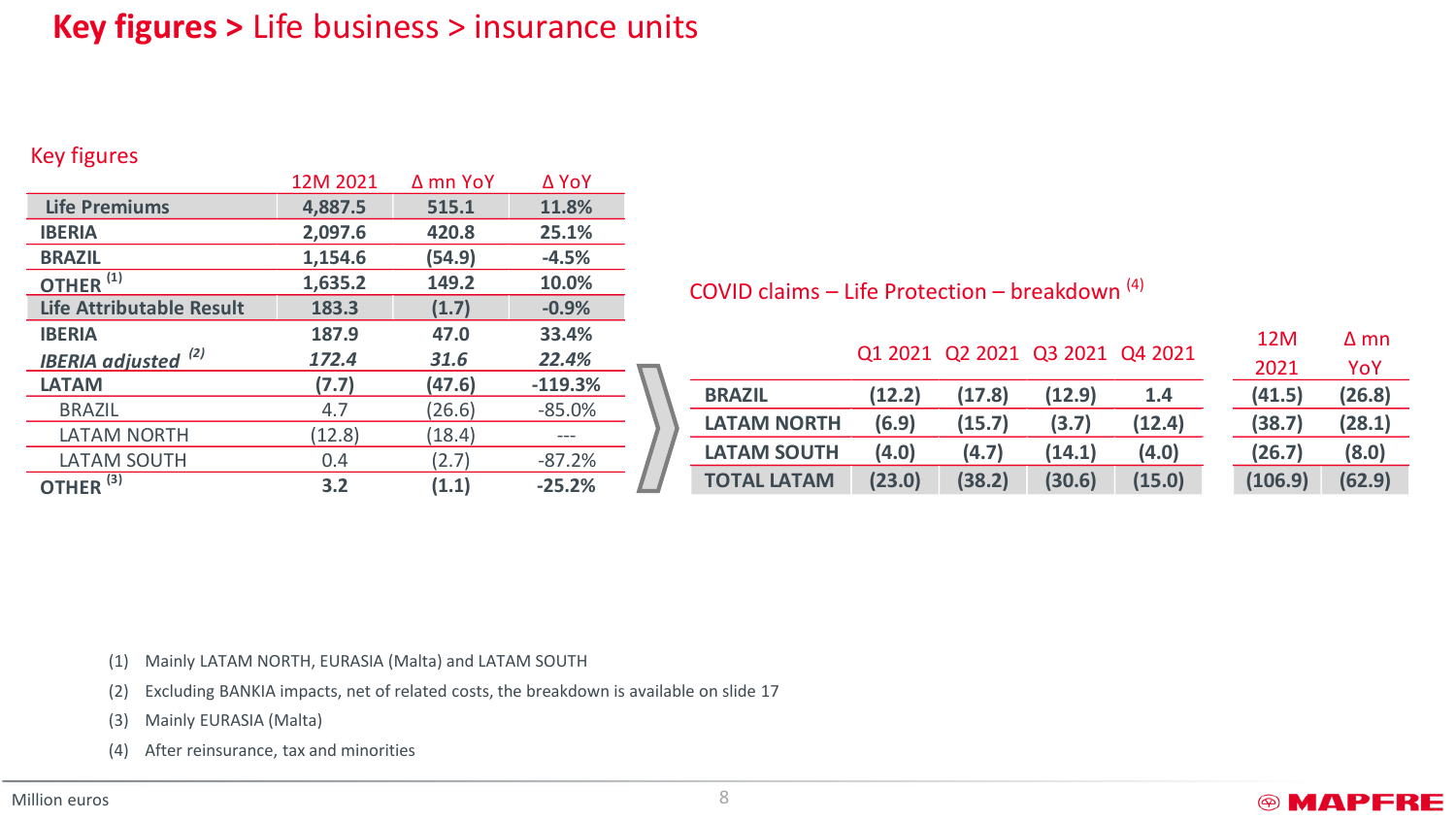### **Assets under management**

|                                   | Market value |            |            |            | <b>Breakdown by Asset Class</b> |
|-----------------------------------|--------------|------------|------------|------------|---------------------------------|
|                                   | 12.31.2020   | 12.31.2021 | $% \Delta$ | 12.31.2020 | 12.31.2021                      |
| <b>Government fixed income</b>    | 23.4         | 22.9       | $-2.2%$    | 56.2%      | 49.6%                           |
| Spain                             | 12.8         | 12.0       | $-5.6%$    | 34.0%      | 26.1%                           |
| Italy                             | 2.4          | 2.8        | 19.5%      | 5.4%       | 6.2%                            |
| <b>Rest of Europe</b>             | 2.0          | 1.9        | $-8.5%$    | 4.1%       | 4.0%                            |
| <b>United States</b>              | 1.5          | 1.5        | 0.9%       | 3.0%       | 3.3%                            |
| Brazil                            | 2.2          | 2.2        | $-3.3%$    | 5.6%       | 4.7%                            |
| Rest of LATAM                     | 1.7          | 1.8        | 4.2%       | 3.4%       | 3.8%                            |
| Other                             | 0.8          | 0.7        | $-12.7%$   | 0.8%       | 1.4%                            |
| <b>Corporate fixed income</b>     | 8.1          | 7.6        | $-6.4%$    | 17.5%      | 16.5%                           |
| Real Estate*                      | 2.2          | 2.3        | 4.1%       | 4.5%       | 5.1%                            |
| <b>Equity</b>                     | 2.7          | 3.1        | 13.2%      | 5.2%       | 6.6%                            |
| <b>Mutual Funds</b>               | 1.4          | 1.9        | 32.7%      | 3.4%       | 4.1%                            |
| Cash                              | 2.4          | 2.9        | 19.4%      | 4.7%       | 6.3%                            |
| <b>Unit-Linked</b>                | 2.5          | 3.0        | 18.2%      | 4.7%       | 5.4%                            |
| <b>Other investments</b>          | 2.1          | 2.6        | 22.3%      | 3.8%       | 6.4%                            |
| <b>Total Investment Portfolio</b> | 44.9         | 46.2       | 2.8%       | 100.0%     | 100.0%                          |
|                                   |              |            |            |            |                                 |
| <b>Pension Funds</b>              | 5.8          | 6.4        | 11.8%      |            |                                 |
| <b>Mutual Funds &amp; Other</b>   | 4.5          | 5.4        | 19.2%      |            |                                 |
| <b>Total AuM</b>                  | 55.2         | 58.0       | 5.1%       |            |                                 |

2020 figures do not include BANKIA VIDA, as the business was classified as held for sale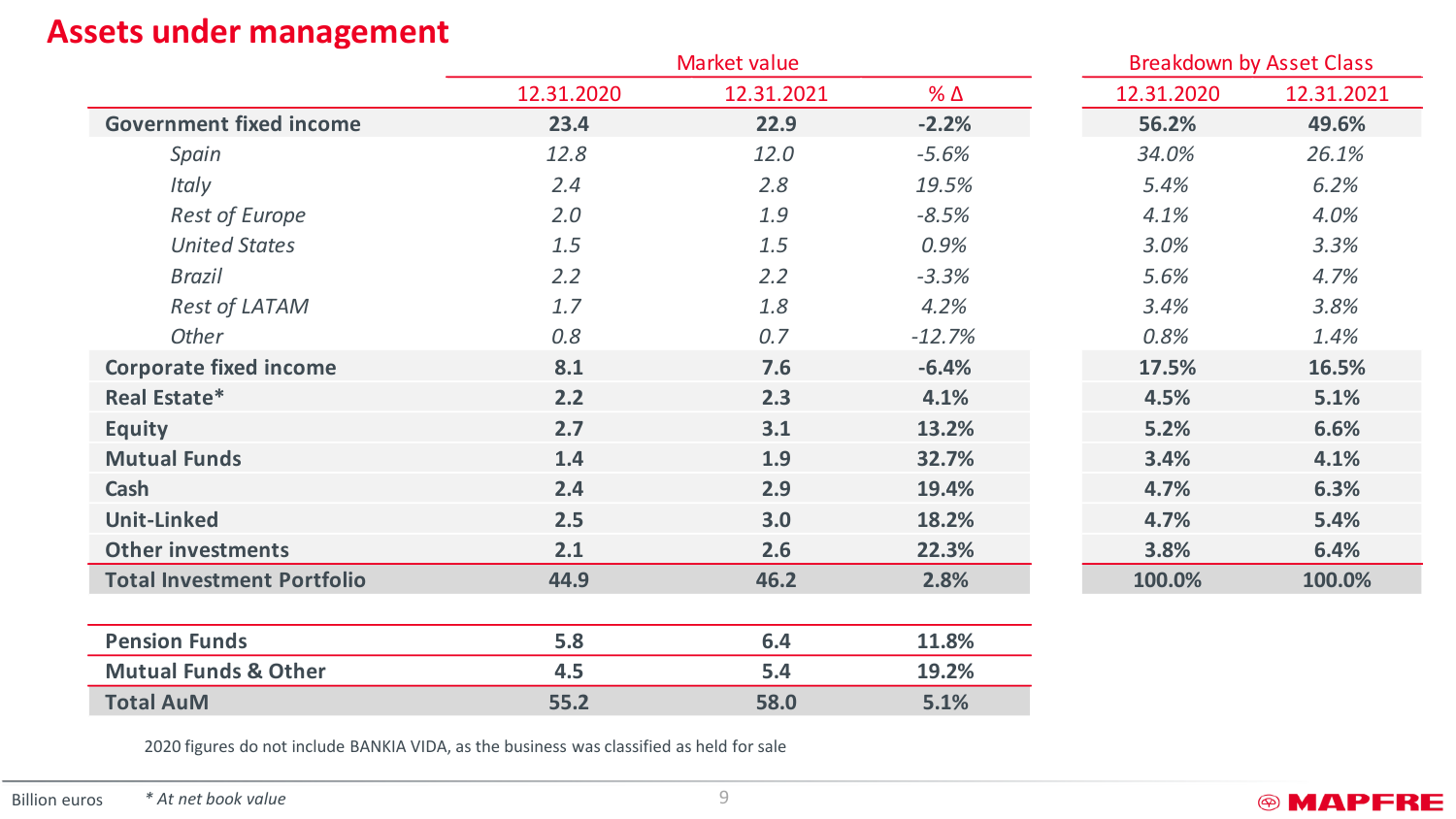### **Investment portfolios**

Euro area – fixed income portfolios – actively managed

|                           |            | Market value<br>$(\epsilon$ bn) | Accounting<br>Yield (%) | Market yield<br>(%) | <b>Modified</b><br>duration (%) |
|---------------------------|------------|---------------------------------|-------------------------|---------------------|---------------------------------|
| <b>IBERIA NON-LIFE</b>    | 12.31.2020 | 4.33                            | 2.02                    | 0.36                | 11.97                           |
|                           | 12.31.2021 | 3.97                            | 2.08                    | 0.69                | 10.93                           |
| <b>MAPFRE RE NON-LIFE</b> | 12.31.2020 | 3.06                            | 1.24                    | 0.20                | 4.58                            |
|                           | 12.31.2021 | 3.18                            | 1.28                    | 0.69                | 3.78                            |
| <b>IBERIA LIFE</b>        | 12.31.2020 | 5.75                            | 3.44                    | 0.00                | 7.04                            |
|                           | 12.31.2021 | 5.18                            | 3.38                    | 0.21                | 6.60                            |

#### Other main regions and units – fixed income portfolios

|                        |            | Market value<br>$(\epsilon$ bn) | Accounting<br>Yield $(\%)$ | Market yield<br>$(\%)$ | <b>Modified</b><br>duration (%) |
|------------------------|------------|---------------------------------|----------------------------|------------------------|---------------------------------|
| <b>BRAZIL - MAPFRE</b> | 12.31.2020 | 1.40                            | 6.16                       | 4.81                   | 3.09                            |
| <b>SEGUROS</b>         | 12.31.2021 | 1.13                            | 7.05                       | 8.73                   | 3.07                            |
| <b>LATAM NORTH</b>     | 12.31.2020 | 0.84                            | 5.93                       | 5.23                   | 3.60                            |
|                        | 12.31.2021 | 0.99                            | 5.48                       | 5.39                   | 3.48                            |
| <b>LATAM SOUTH</b>     | 12.31.2020 | 1.77                            | 6.00                       | 3.70                   | 7.12                            |
|                        | 12.31.2021 | 1.66                            | 6.85                       | 6.06                   | 6.24                            |
| <b>NORTH AMERICA</b>   | 12.31.2020 | 1.99                            | 2.63                       | 1.11                   | 5.23                            |
|                        | 12.31.2021 | 1.98                            | 2.47                       | 1.74                   | 5.63                            |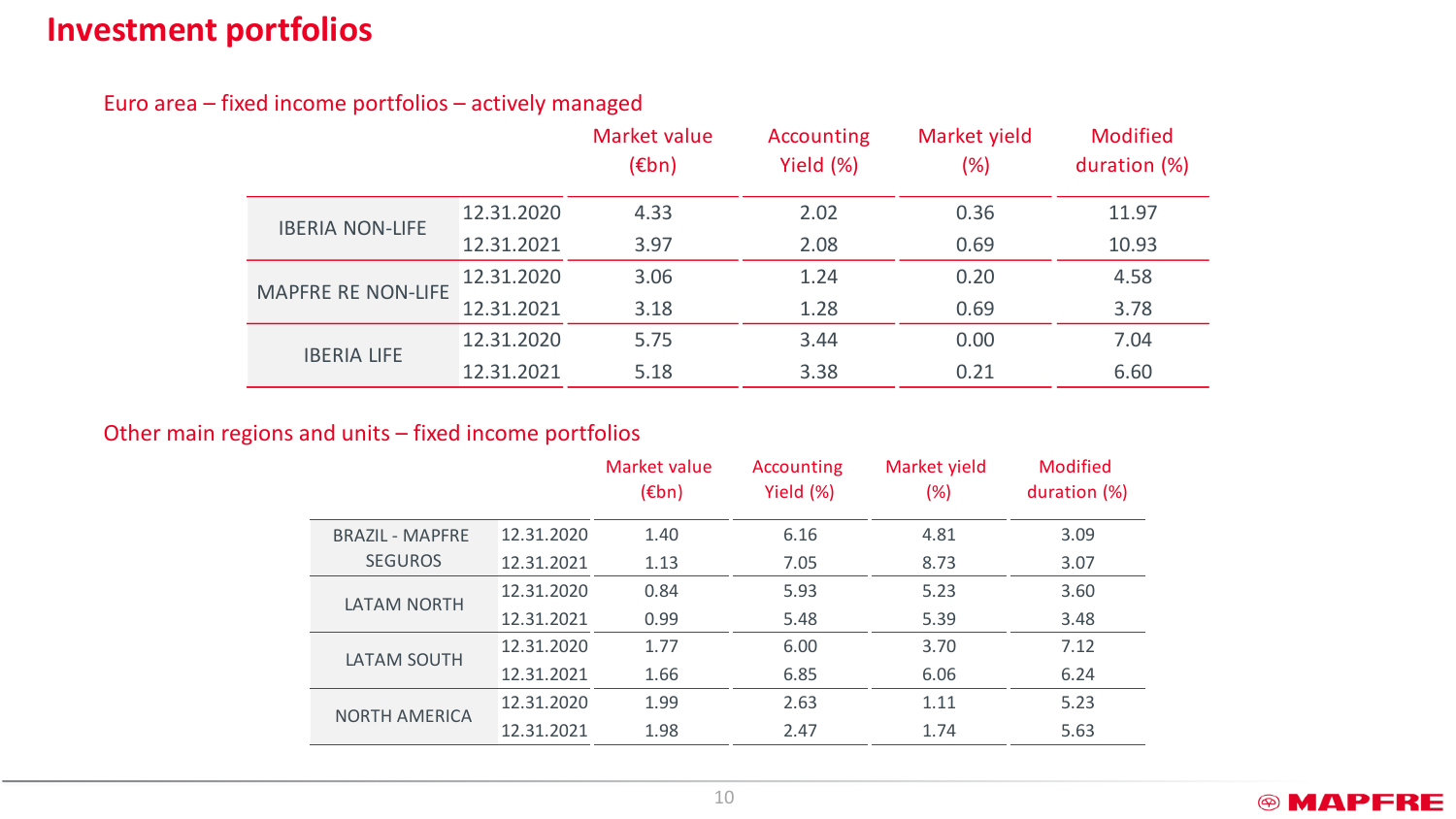### **Shareholders' equity**

#### Currency conversion differences

| Change in shareholders' equity                 |                          |                      |
|------------------------------------------------|--------------------------|----------------------|
|                                                | $\Delta$ Year to<br>Date | ∆ Quarter to<br>Date |
| <b>Balance at beginning of period</b>          | 8,536                    | 8,450                |
| Result for the period                          | 765                      | 241                  |
| <b>Dividends</b>                               | $-416$                   | $-185$               |
| Net unrealized capital gains of AFS portfolio* | -478                     | $-81$                |
| Currency conversion differences                | 139                      | 26                   |
| Other                                          | -84                      | 12                   |
| <b>Balance at period end</b>                   | 8,463                    | 8,463                |

\*Net of shadow accounting adjustments

|                | 12.31.2021  | Δ              | $%$ $\Delta$ currency        | Sensitivity to<br>+1 pp move in<br>currency |
|----------------|-------------|----------------|------------------------------|---------------------------------------------|
| <b>Total</b>   | $-1,776$ ** | 139            | $\qquad \qquad \blacksquare$ |                                             |
| of which:      |             |                |                              |                                             |
| US dollar      | 459         | 158            | 7.4%                         | 20                                          |
| Brazilian real | $-941$      | $\overline{4}$ | 0.1%                         | 8                                           |
| Turkish lira   | $-387$      | $-41$          | $-39.8%$                     | 1                                           |
| Mexican peso   | $-129$      | 11             | 4.5%                         | $\mathfrak{D}$                              |

\*\*Currency conversion differences include -€531 mn of adjustments in Venezuelan and Argentine currencies (hyperinflationary economies)

#### Change in net unrealized capital gains - AFS portfolio

|                      | $\Delta$ Year to | ∆ Quarter |
|----------------------|------------------|-----------|
|                      | Date             | to Date   |
| <b>IBERIA</b>        | $-199$           | $-63$     |
| LATAM                | $-144$           | 7         |
| <b>NORTH AMERICA</b> | $-65$            | $-15$     |
| <b>MAPFRE RE</b>     | $-65$            | -8        |
| <b>OTHERS</b>        | -5               | $-2$      |
| <b>MAPFRE S.A.</b>   | $-478$           | $-81$     |

#### Million euros 11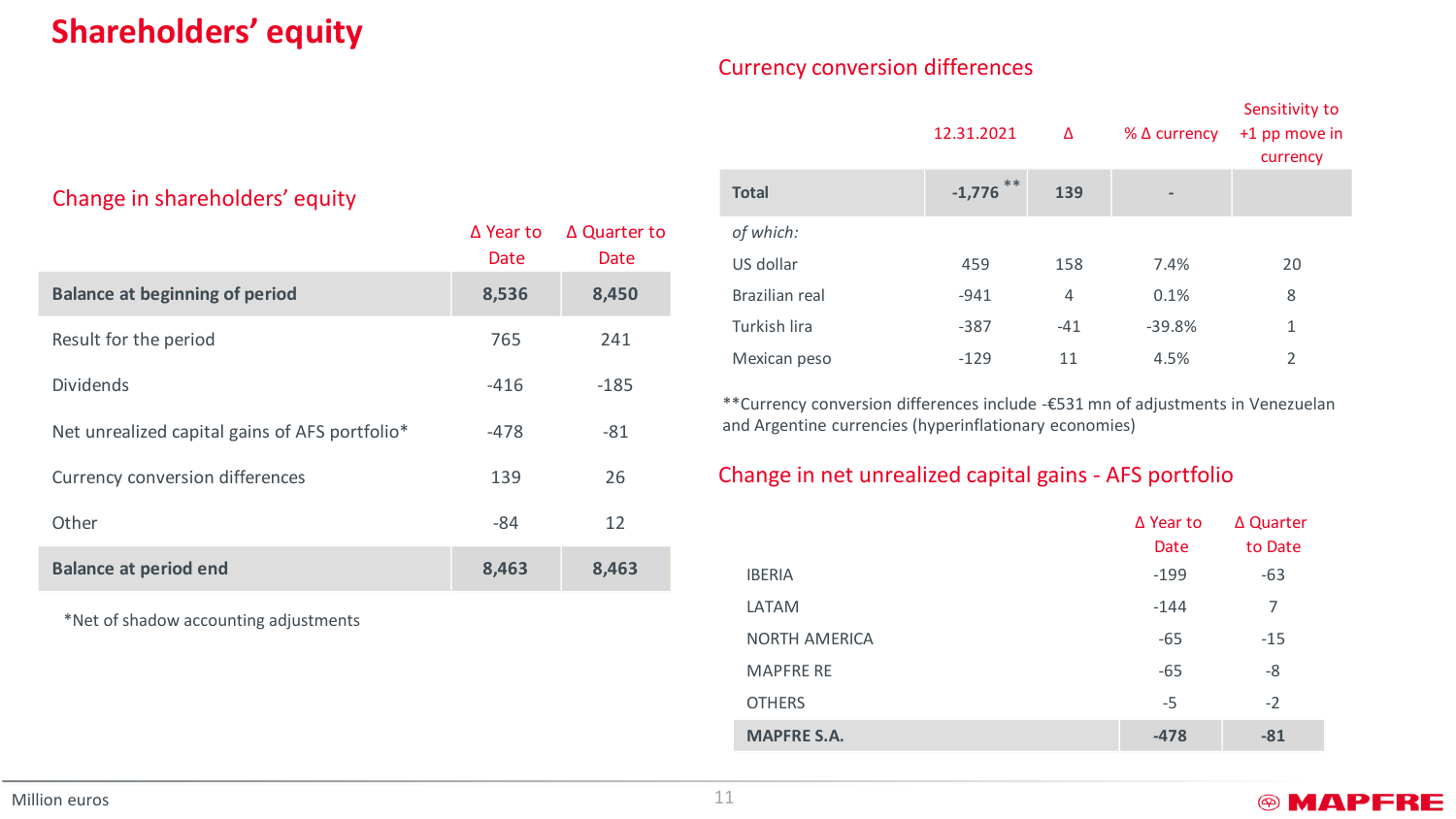### **Capital position & credit metrics**

Capital structure (€ bn)



(1) Total Debt / (Total Equity + Total Debt)

#### Solvency II position  $(\epsilon \text{mn})$

|                                    | 09.30.2021 |
|------------------------------------|------------|
| Eligible Own Funds (EOF)           | 9,255      |
| Solvency Capital Requirement (SCR) | 4,777      |
| <b>EOF-SCR</b>                     | 4,479      |
|                                    |            |
| <b>Solvency II ratio</b>           | 193.8%     |
| Fully loaded <sup>(1)</sup>        | 181.0%     |
|                                    |            |

(1) Excluding impacts of transitional measures for technical provisions and equity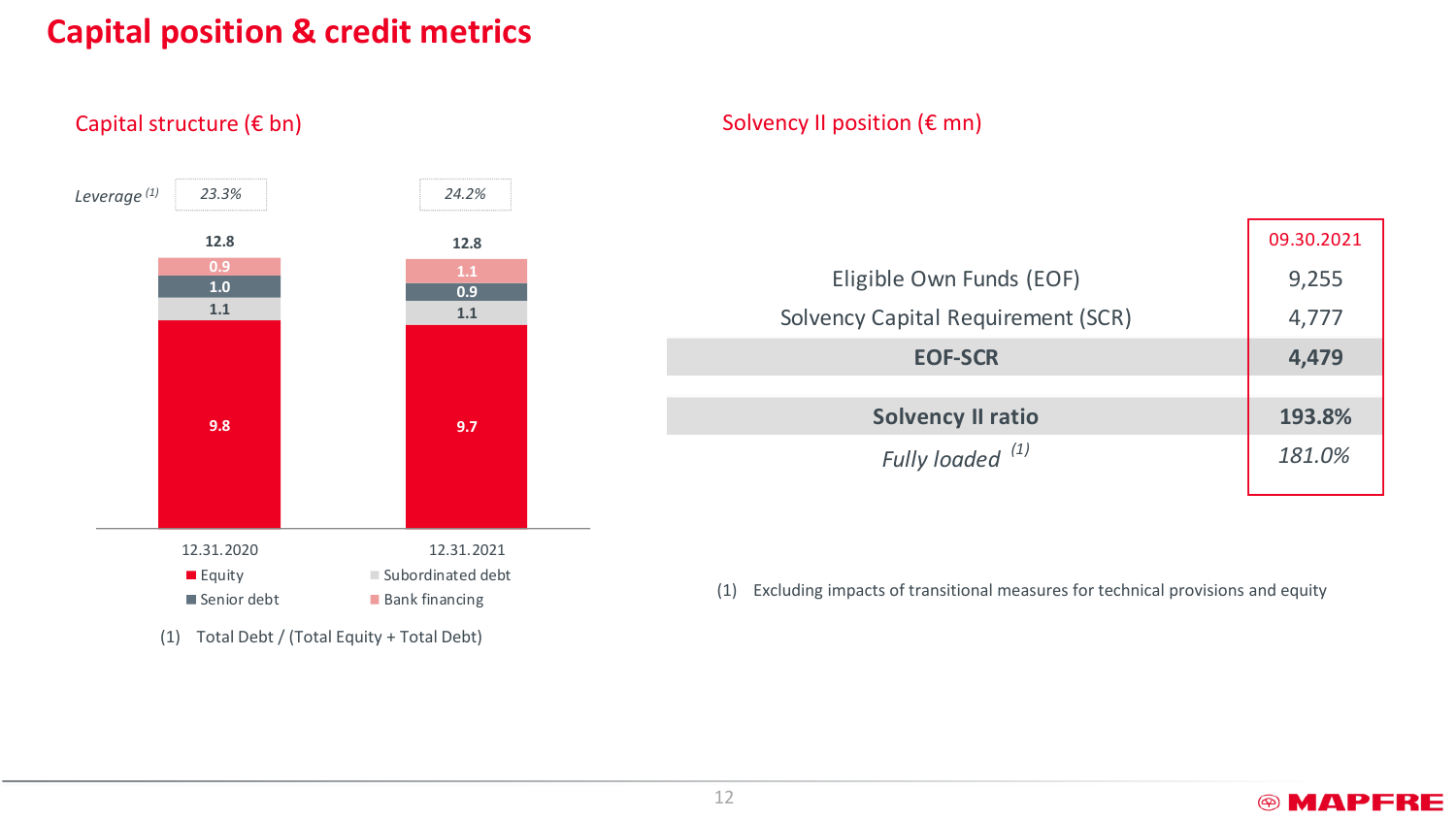### **IFRS 17&9 – Ready to go live**

#### **Timeline**

| 2021                           | 2022                              | 2023             |
|--------------------------------|-----------------------------------|------------------|
| Closing out design decisions   | Finetune local approach to        | Ready to go live |
| Building actuarial & financial | design decisions                  | January 1st      |
| solutions                      | User Acceptance Test              |                  |
|                                | (actuarial & financial solutions) |                  |
| IT/Financial integration       | <b>Parallel Runs</b>              |                  |

#### What's new?

- Disclosure of new insurance contract figures
- New valuation methods for insurance contract\*
	- Premium Allocation Approach for contracts representing ≈70% of total premiums at 12/31/2021
	- For rest of the contracts: Building Block Approach ( $\approx$ 25%) and Variable Fee Approach ( $\approx$  5%)
- Mark to market of liabilities: eliminating need for shadow accounting
- Potential losses in assets and liabilities will be brought forward:
	- Fixed income impairment: from incurred to expected loss approach
	- Onerous test for insurance contracts
- "Fair Value with changes in OCI" equity portfolios: realized capital gains & losses recorded directly in other comprehensive income (OCI), not P&L. These portfolios will not be subject to impairment tests.

*Entry into force of the new standards is expected to have the following implications:*

#### Strategy and business management

- Group business strategy should be unaffected
- For the time being, for management purposes current KPIs will be kept in parallel with new IFRS KPIs
- No major change expected in underwriting & investment risk appetite
- Investment policy and portfolio mix should remain unchanged (99% of total assets currently pass SPPI test), continuing with active ALM to avoid accounting mismatches
- Equity portfolio could be allocated to "Fair Value with changes in OCI", balancing appetite for P&L volatility and capital gains

#### Implications for capital management

- Dividend upstreaming should not be significantly impacted as they are regulated under local GAAP
- Cash generation and solvency position should not be affected
- No relevant fixed income impairments expected and credit risk exposure will continue to be actively managed

\* Data as 12/31/ 2021. An overview of valuation methods can be found in the annex (slide 18) .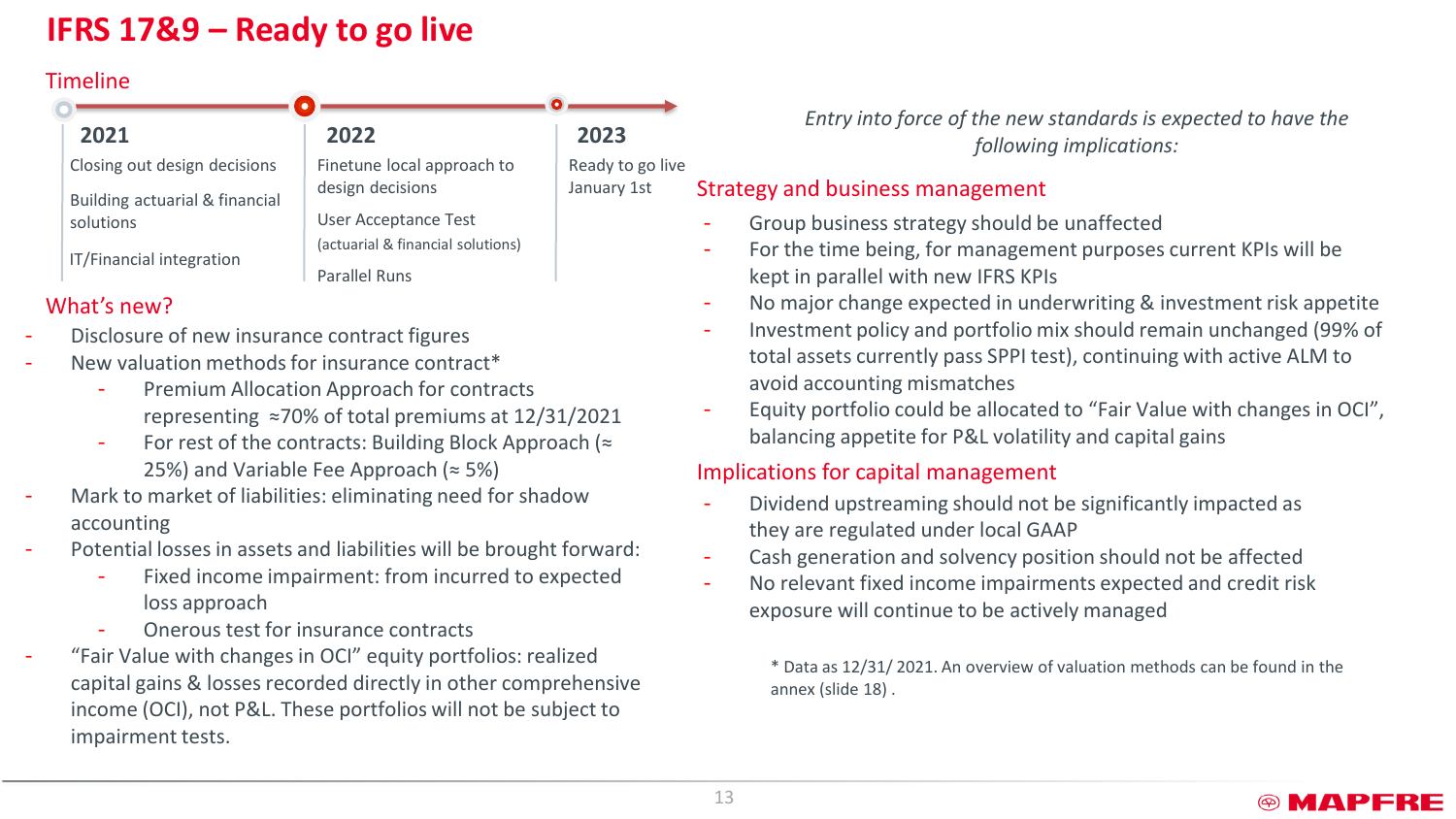### **Closing remarks**

Strong growth momentum with outstanding performance and results in main markets

Meeting important metrics of 2021 guidance

New 2022-24 Strategic Plan to be announced at AGM

Moving forward with transformation and streamlining, while leveraging benefits of diversification

Optimizing capital allocation, simplifying footprint, with future growth focused on core markets and channels

Strong solvency and financial flexibility to leverage future growth opportunities

Committed to value creation for shareholders, with a return to pre-Covid dividends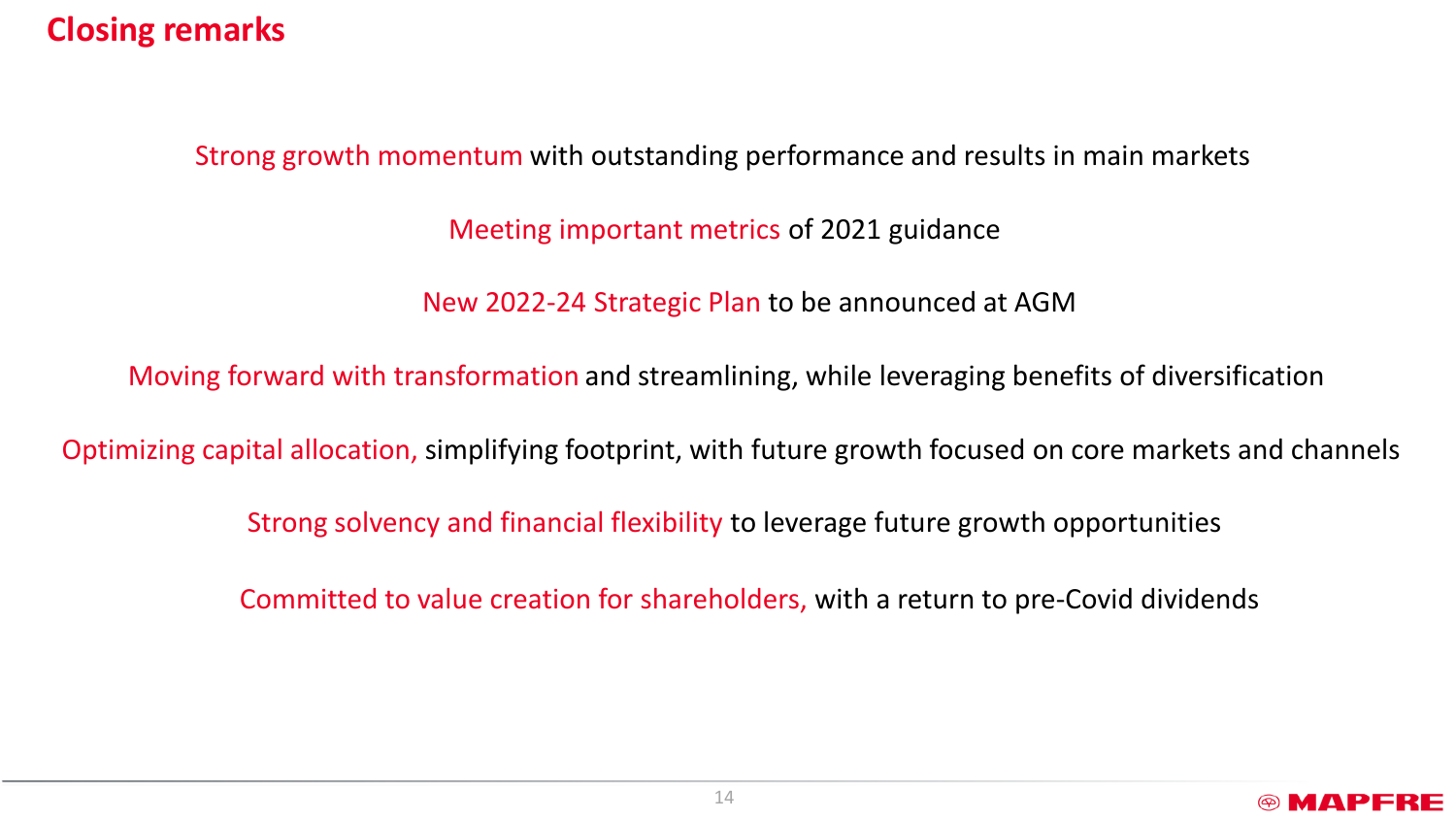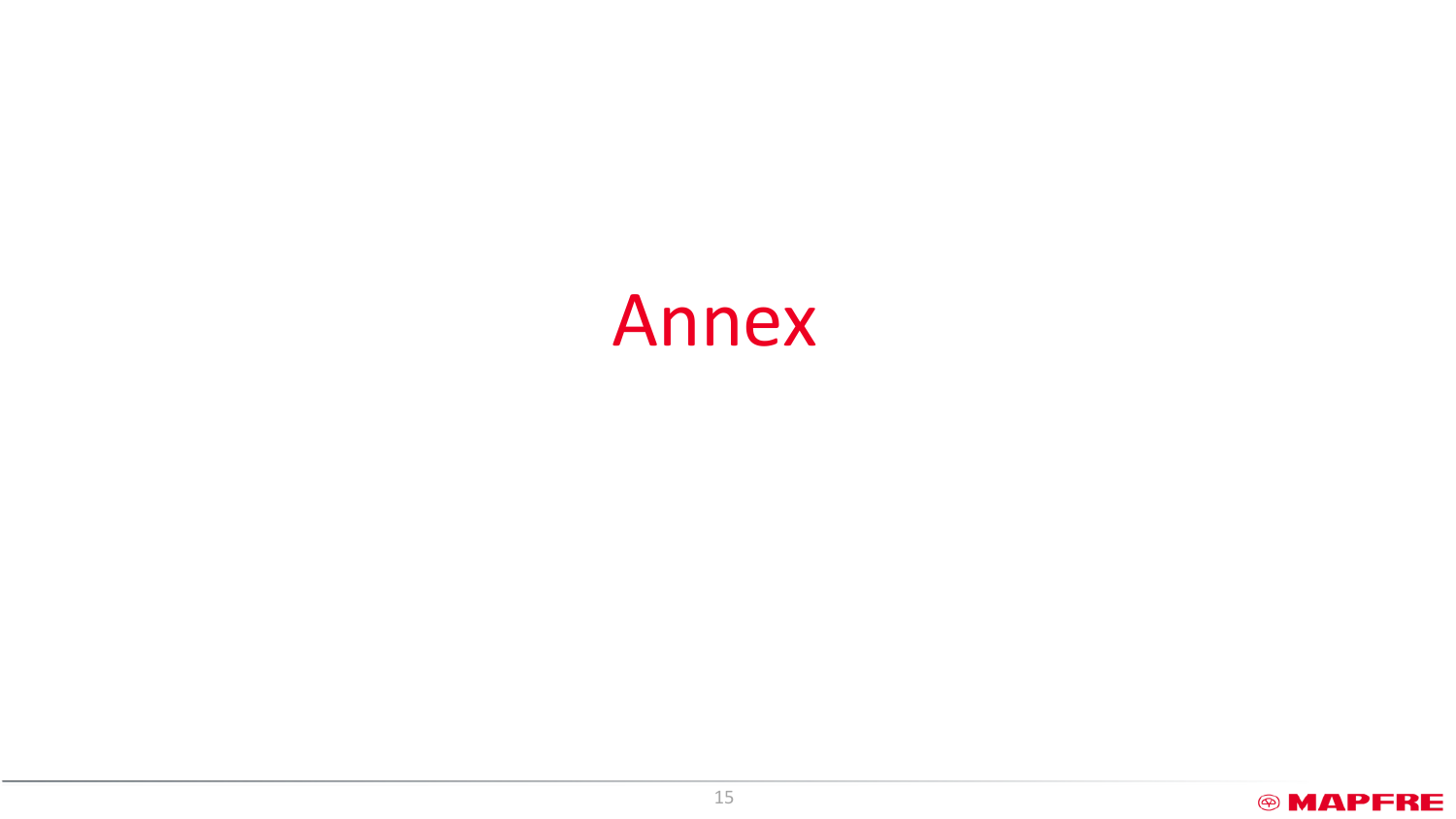### **Annex: breakdown adjusted attributable result**

|                                                                           | 12M 2020 | 12M 2021 | $\Delta$ (mn) | $\Delta$ (%) | Q1 2021 | 02 2021 03 2021 |        | Q4 2021 |
|---------------------------------------------------------------------------|----------|----------|---------------|--------------|---------|-----------------|--------|---------|
| <b>Attributable result</b>                                                | 526.5    | 765.2    | 238.7         | 45.3%        | 173.3   | 190.7           | 160.4  | 240.8   |
| <b>BANKIA transaction &amp; restructuring</b>                             |          | 62.6     | 62.6          |              |         |                 |        | 62.6    |
| Write-offs -goodwill & other intangibles <sup>(1)</sup>                   | (131.6)  |          | 131.6         |              |         |                 |        |         |
| Attributable result (adjusted for non-operating extraordinary impacts)    | 658.1    | 702.6    | 44.5          | 6.8%         | 173.3   | 190.7           | 160.4  | 178.2   |
| NatCat claims <sup>(2)</sup>                                              | (67.7)   | (92.8)   | (25.1)        |              |         |                 | (92.4) | (0.4)   |
| <b>COVID-related claims</b>                                               | (123.8)  | (143.9)  | (20.1)        |              | (25.9)  | (49.1)          | (31.8) | (37.0)  |
| Direct insurance - Life Protection LATAM (mainly Brazil, Colombia & Peru) | (44.0)   | (106.9)  | (62.9)        |              | (23.0)  | (38.2)          | (30.6) | (15.0)  |
| <b>MAPFRE RE</b>                                                          | (79.8)   | (37.0)   | 42.8          |              | (2.9)   | (10.9)          | (1.2)  | (22.0)  |
| <b>Financial Gains &amp; Losses</b>                                       | 42.8     | 139.9    | 97.1          |              | 9.9     | 8.6             | 69.6   | 51.8    |
| Real estate <sup>(3)</sup>                                                | 3.3      | (2.8)    | (6.1)         |              |         | (2.8)           |        |         |
| Financial investments <sup>(4)</sup>                                      | 39.5     | 142.7    | 103.2         |              | 9.9     | 11.4            | 69.6   | 51.8    |
| <b>MAPFRE IBERIA - NON-LIFE</b>                                           | 3.2      | 53.6     | 50.3          |              | 1.0     | (2.2)           | 26.1   | 28.7    |
| <b>MAPFRE IBERIA - LIFE</b>                                               | 21.2     | 6.1      | (15.1)        |              | 1.6     | 0.9             | (0.2)  | 3.9     |
| <b>MAPFRE RE - NON-LIFE</b>                                               | 12.9     | 38.9     | 36.7          |              | 2.5     | 4.4             | 26.4   | 5.7     |
| <b>MAPFRE RE - LIFE</b>                                                   | 2.1      | 10.5     | 10.5          |              |         | 2.3             | 7.1    | 1.1     |
| <b>MAPFRE USA</b>                                                         |          | 33.8     | 33.8          |              | 4.9     | 5.9             | 11.0   | 11.9    |
| Other                                                                     | 0.0      | 12.4     | 12.4          |              | 0.0     | 12.4            | 0.0    | 0.0     |
| Phase I restructuring Spain                                               |          | (56.3)   | (56.3)        |              |         | (56.3)          |        |         |
| Release of earnout provision Spain                                        |          | 27.0     | 27.0          |              |         | 27.0            |        |         |
| Contribution of real estate to join venture vehicle                       |          | 25.2     | 25.2          |              |         | 25.2            |        |         |
| Sale of Ratreator & Preminen                                              |          | 14.0     | 14.0          |              |         | 14.0            |        |         |
| Sale of Industrial Re                                                     |          | 2.5      | 2.5           |              |         | 2.5             |        |         |
| Attributable result (adjusted)                                            | 806.7    | 787.0    | (19.7)        | $-2.4%$      | 189.3   | 218.8           | 215.0  | 163.8   |
| of which: BANKIA MAPFRE VIDA                                              | 64.1     | 44.4     | $-19.7$       |              | 11.4    |                 | 20.4   | 12.6    |

(1) Writedowns of intangibles in MAPFRE SIGORTA (-€21 mn), VERTI Italy (-€46.7 mn) and ABDA (-€63.9 mn)

(2) Puerto Rican earthquake in 2020; Storm Bernd in Germany and Central Europe in 2021

(3) Mainly sale at MAPFRE USA (€14 mn) as well as real estate provisions in Spain (-€20.5 mn) in 2020; real estate provisions (-€2.8 mn) in 2021

(4) Net of writedowns, in actively managed financial investment portfolios in euro area and MAPFRE USA and other financial income & expenses

Million euros All impacts after tax and non-controlling interests **Allace 16** 16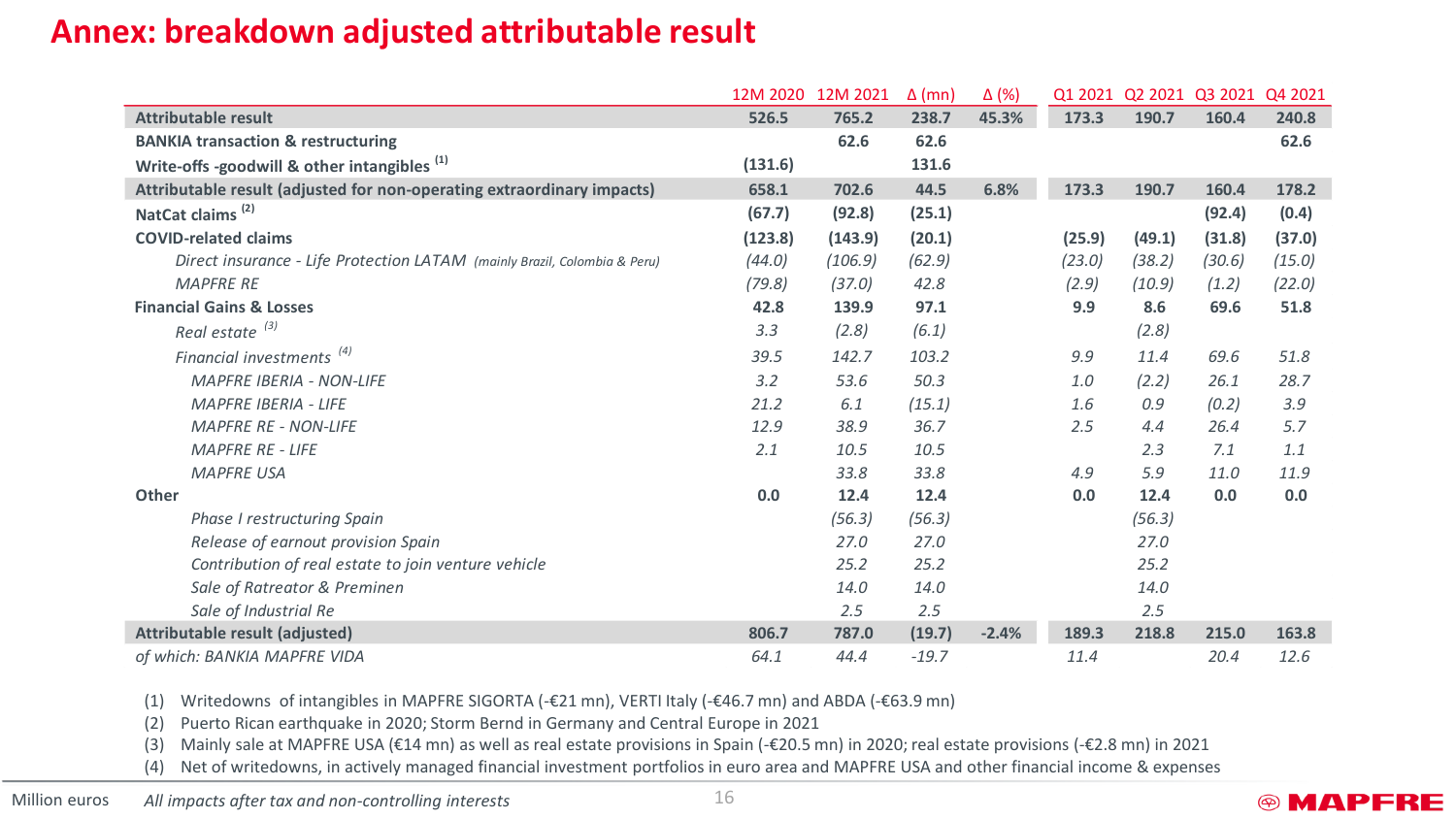### **Annex: breakdown Bankia & restructuring impacts**

|                                                                       | <b>BEFORE TAX</b> | <b>AFTER TAX</b> | <b>Preliminary</b><br>figures <sup>(1)</sup> |
|-----------------------------------------------------------------------|-------------------|------------------|----------------------------------------------|
| <b>Non-Life business</b>                                              | 189.7             | 140.4            | 141                                          |
| Bankia exit compensation                                              | 191.0             | 141.4            | 141.4                                        |
| <b>Transaction fees</b>                                               | (1.3)             | (1.0)            |                                              |
| <b>Life business</b>                                                  | 38.5              | 26.7             | 30                                           |
| Bankia MAPFRE Vida exit loss                                          | 0.0               | (2.2)            | (1.0)                                        |
| Recycling to P&L of gains from financial assets<br>available for sale | 41.5              | 31.1             | 31.1                                         |
| <b>Transaction fees</b>                                               | (2.9)             | (2.2)            |                                              |
| <b>BANKIA net realized gain</b>                                       | 228.2             | 167.1            | 171                                          |
| Non-Life restructuring                                                | (85.0)            | (63.8)           |                                              |
| Life restructuring                                                    | (15.0)            | (11.3)           |                                              |
| <b>Total restructuring</b>                                            | $-100.0$          | $-75.0$          | $-75.0$                                      |
| <b>TOTAL IMPACT Iberia</b>                                            | 128.2             | 92.1             | 96.0                                         |
| Italy restructuring                                                   | (26.2)            | (19.9)           |                                              |
| <b>TOTAL IMPACT Eurasia</b>                                           | $-26.2$           | $-19.9$          | --                                           |
| Debt buyback                                                          | (12.8)            | (9.6)            | (9.0)                                        |
| <b>TOTAL IMPACT MAPFRE</b>                                            | 89.2              | 62.6             | 87.0                                         |

### Breakdown Bankia & restructuring impacts Breakdown BANKIA VIDA business contribution

|                            |      | 12M 2020 12M 2021 |
|----------------------------|------|-------------------|
| <b>Premiums</b>            | 1789 | 159.3             |
| <b>Attributable result</b> | 64.1 | 44.4              |

**@MAPFRE** 

(1) Preliminary after-tax figures as reported on December the  $29<sup>th</sup>$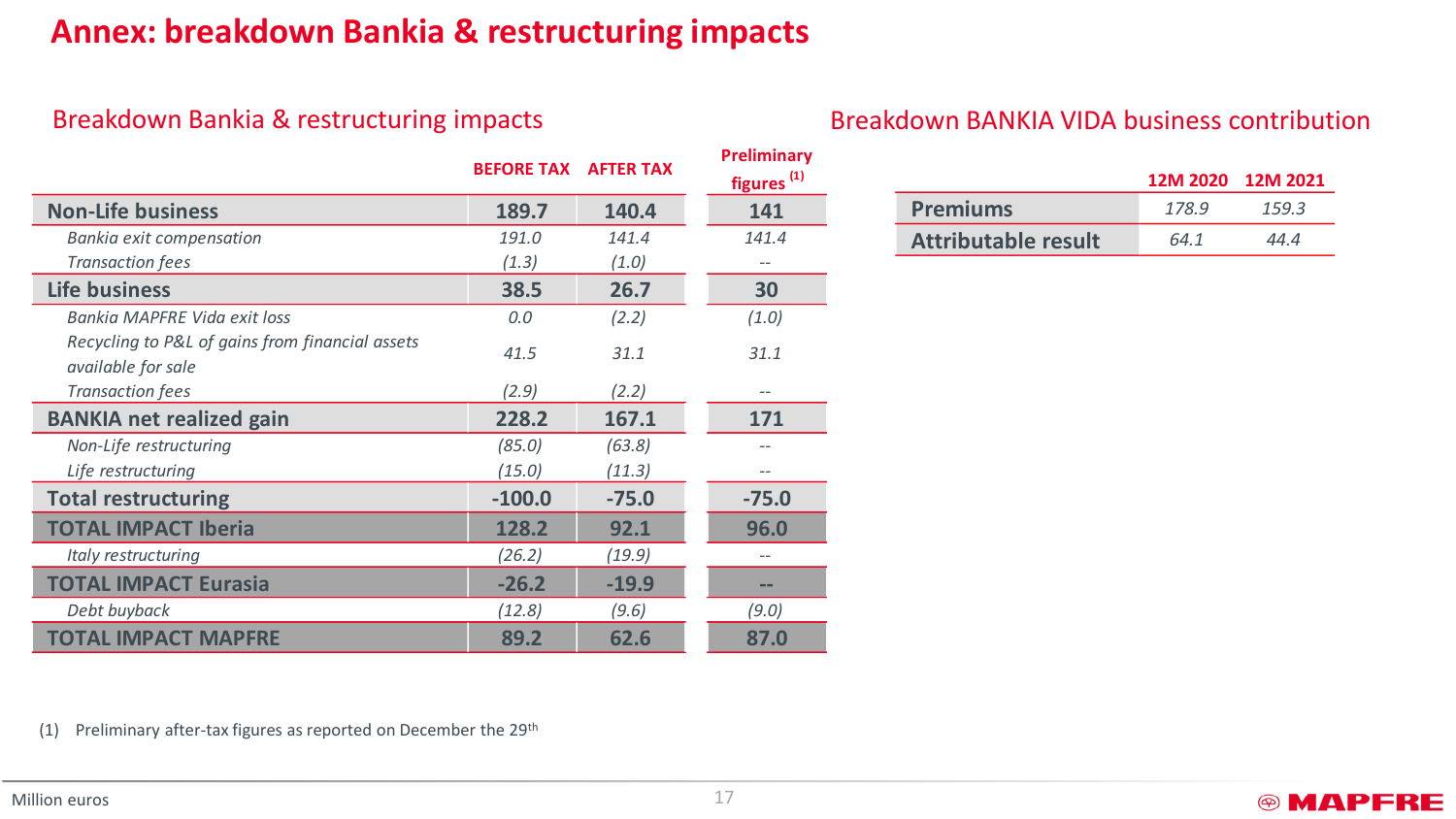### **Annex: IFRS 17 – Valuation approaches**

IFRS 17, fulfilling its purpose of homogenizing international insurance accounting practices, includes three valuation approaches for insurance contracts:

| <b>Building Block</b><br>Approach (BBA)<br>General<br>Assessment<br>approach<br>/Default<br>approach | The objective of this method is to assess fulfillment cash flows using a<br>dynamic calculation, updating hypotheses with each calculation, and<br>recognizing expected profit from the contract or CSM, through its allocation<br>to the income statement as service is provided throughout the coverage<br>period. This approach comprises:<br>1. Fulfillment cash flows, which include:<br>Present value of expected future cash inflows and outflows that<br>will arise over the length of the contract;<br>An adjustment to reflect the time value of money and other<br>financial risks, like liquidity and exchange rates<br>An explicit adjustment for non-financial risk<br>2. Contractual Service Margin (CSM), which will represent unearned<br>profit from contracts. If CSM is negative, the contract will be<br>considered onerous and the balance sheet CSM will be zero,<br>recording the loss in the income statement at the time of inception<br>of the contract, as established by the standard. | <b>Insura</b><br>Life ar<br><b>Burial</b><br>Life co<br>Contra<br><b>Reins</b><br>Cedec<br>Accep<br>Retro |
|------------------------------------------------------------------------------------------------------|---------------------------------------------------------------------------------------------------------------------------------------------------------------------------------------------------------------------------------------------------------------------------------------------------------------------------------------------------------------------------------------------------------------------------------------------------------------------------------------------------------------------------------------------------------------------------------------------------------------------------------------------------------------------------------------------------------------------------------------------------------------------------------------------------------------------------------------------------------------------------------------------------------------------------------------------------------------------------------------------------------------------|-----------------------------------------------------------------------------------------------------------|
| <b>Variable Fee</b><br><b>Approach (VFA)</b>                                                         | Variation of the default approach (BBA) which is applicable to contracts with<br>significant direct participation features.                                                                                                                                                                                                                                                                                                                                                                                                                                                                                                                                                                                                                                                                                                                                                                                                                                                                                         |                                                                                                           |
| <b>Premium</b><br><b>Allocation</b><br><b>Approach (PAA)</b>                                         | Simplification of the BBA and can be optionally used for contracts with<br>coverage of one year or less, or in those specific cases in which, although<br>the contract duration is greater than one year, the assessment is not<br>expected to vary materially from the BBA. This approach has similarities<br>with the current Unearned premium provision approach.                                                                                                                                                                                                                                                                                                                                                                                                                                                                                                                                                                                                                                                | *Noi<br>but \<br>also                                                                                     |

Based on technically defined directives, MAPFRE believes that, in general, it will assess insurance and reinsurance contracts as follows:

| <b>Insurance contracts</b>                                |            |
|-----------------------------------------------------------|------------|
| Life and Non-Life lines with duration of $\leq 1$ year(*) | <b>PAA</b> |
| <b>Burial line</b>                                        | <b>BBA</b> |
| Life contractions with duration >1 year                   | <b>BBA</b> |
| Contracts with direct participation (Unit Linked)         | <b>VFA</b> |
| <b>Reinsurance contracts</b>                              |            |
| Ceded                                                     | PAA        |
| Accepted                                                  | <b>BBA</b> |
| Retroceded                                                | <b>BBA</b> |

n Life contracts with duration greater tan one year with no material difference from BBA expected will be measured using PAA

#### **©MAPFRE**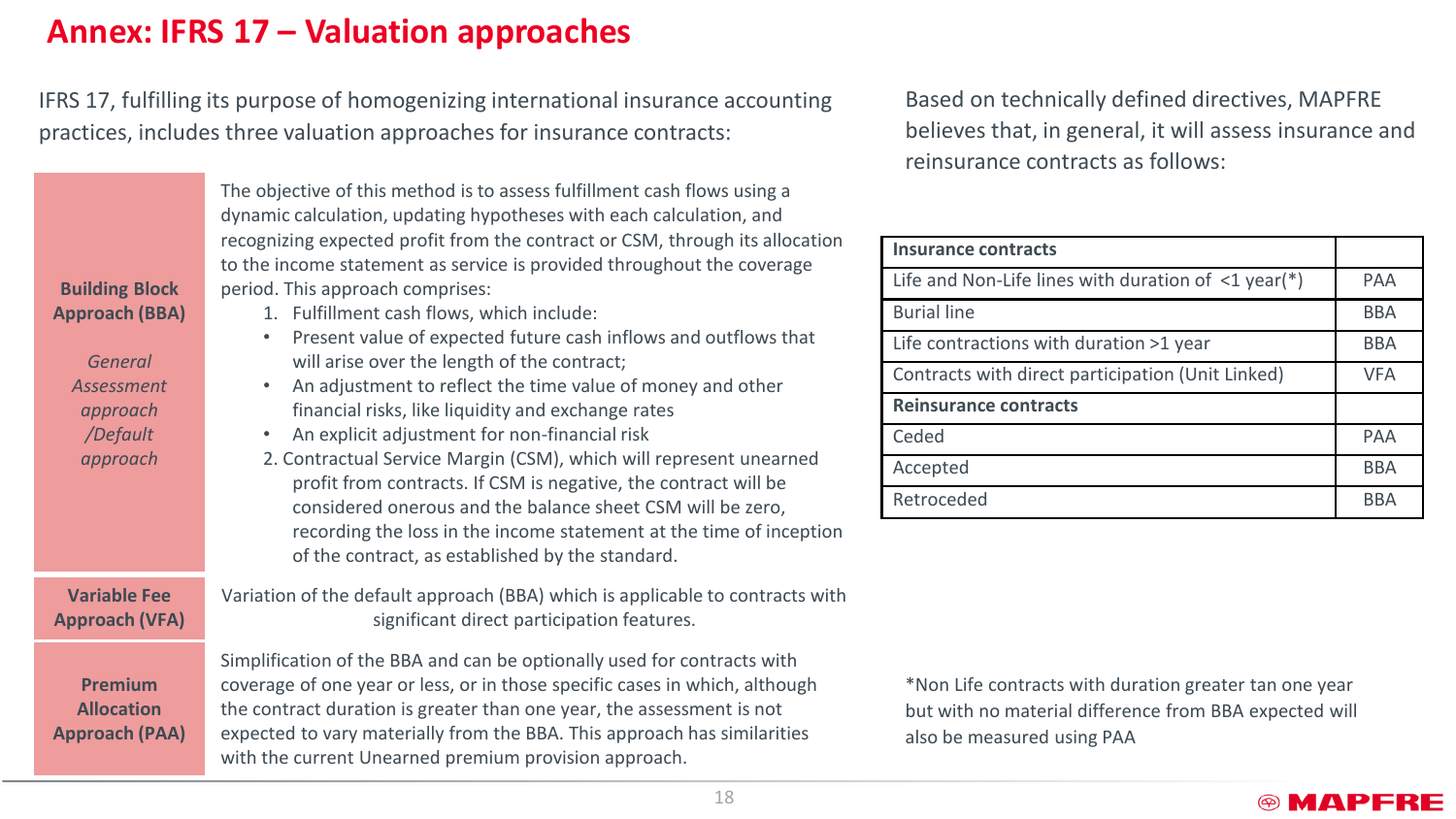### Investor Relations

#### For further information, please contact or visit:

**Email:** [IR@mapfre.com](mailto:IR@mapfre.com) **Telephone:** (+34) 91 581 23 18 **Corporate website:** [www.mapfre.com](https://www.mapfre.com/en/) **Financial documentation center:** [www.mapfre.com/en/financial-information/](http://www.mapfre.com/en/financial-information/)

**Felipe Navarro** Head of Capital Markets & Investor Relations and Treasurer [felipenavarro@mapfre.com](mailto:felipenavarro@mapfre.com)

**Leandra Clark** Assistant Head of Investor & Analyst Relations [clarkle@mapfre.com](mailto:clarkle@mapfre.com)

**Marta Sanchidrián** [sanchim@mapfre.com](mailto:sanchim@mapfre.com) **Fernando García de la Santa**  [gsmfern@mapfre.com](mailto:gsmfern@mapfre.com)

**Leslie Hoffman** [lhoffma@mapfre.com](mailto:lhoffma@mapfre.com)

**@MAPFRE** 

#### Upcoming events – H1 2022\*:

| 17 February | Group meetings - post-results                 |
|-------------|-----------------------------------------------|
| 11 March    | AGM                                           |
| 15-17 March | Morgan Stanley European Financials Conference |
| 23 March    | <b>MAPFRE Investor Day</b>                    |
| 28 April    | 2022 Q1 results release                       |
| 01 June     | Deutsche Global Financial Services Conference |
| 07-09 June  | Goldman Sachs European Financials Conference  |
| 14 June     | JP Morgan European Insurance Conference       |
| 06-26 July  | <b>Blackout H1 results</b>                    |
| 27 July     | 2022 H1 results release                       |

Follow us at:

 $y$  in  $f$   $\odot$   $o$ 

\* Dates are subject to change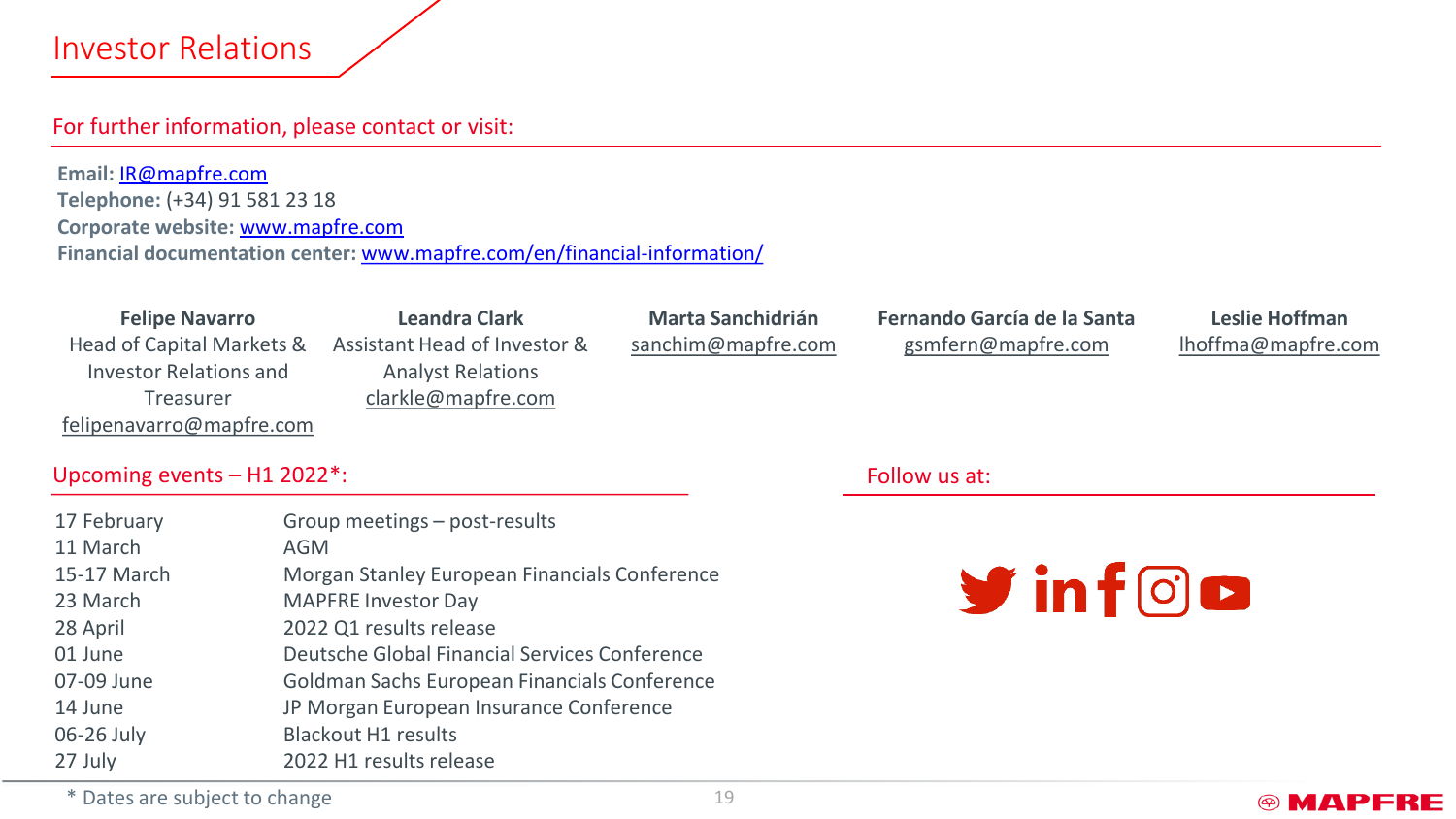### Terminology

| Revenue                                          | Top line figure which includes premiums, financial income, and revenue from non-insurance entities and other revenue                                                                          |
|--------------------------------------------------|-----------------------------------------------------------------------------------------------------------------------------------------------------------------------------------------------|
| Combined ratio - Non-Life                        | Expense ratio + Loss ratio                                                                                                                                                                    |
| Expense ratio – Non-Life                         | (Operating expenses, net of reinsurance – other technical revenue + other technical expenses) / Net premiums earned                                                                           |
| Loss ratio – Non-Life                            | (Net claims incurred + variation in other technical reserves + profit sharing and returned premiums) / Net premiums earned                                                                    |
| Corporate Areas and Consolidation<br>Adjustments | Includes expenses from Corporate Areas, consolidation adjustments, as well as the result attributable to MAPFRE RE and MAPFRE INTERNACIONAL's non-controlling<br>interests and other concepts |
| Solvency II ratio                                | Eligible Own Funds (EOF) / Solvency Capital Requirement (SCR)                                                                                                                                 |
| ROE (Return on Equity)                           | (Attributable result for the last twelve months) / (Arithmetic mean of equity attributable to the controlling company at the beginning and closing of the period<br>(twelve months))          |
| Other investments                                | Includes interest rate swaps, investments in associates, accepted reinsurance deposits and others                                                                                             |

Alternative Performance Measures (APM) used in this report correspond to those financial measures that are not defined or detailed within the framework of the applicable financial information. Their definition and calculation can be consulted at the following link: <https://www.mapfre.com/corporate/institutional-investors/financial-information/>